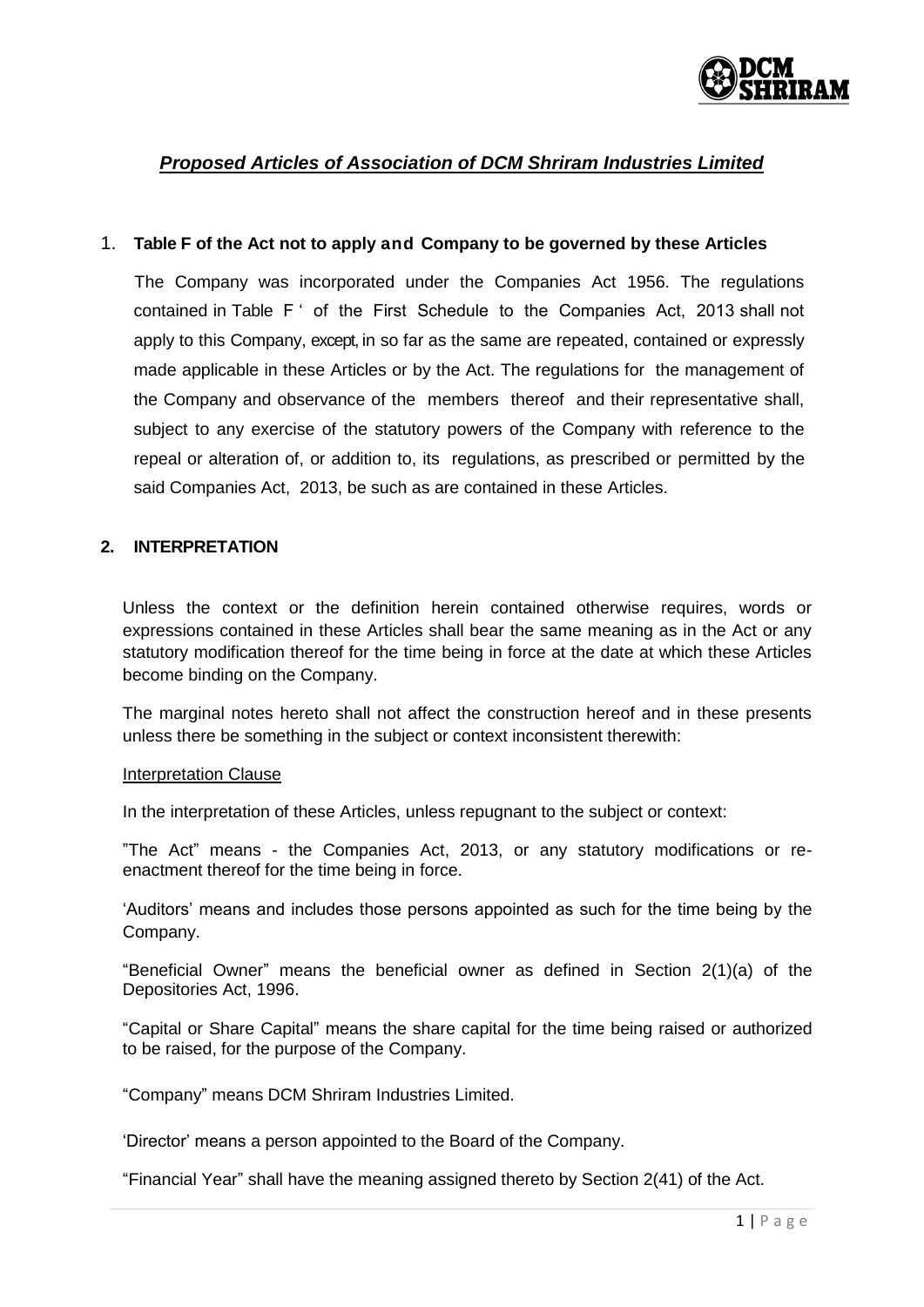

"Gender": Words importing the masculine gender also include the feminine gender.

"Member" means a member under Clause 55 of Section 2 of the Act.

"Month" means a calendar month.

"Office" means the Registered Office of the company for the time being of the Company.

"Person/persons" include corporation/s

"Rules" means the Rules framed under the Act.

"Seal" means the Common Seal for the time being of the Company or any other method of authentication of documents, as specified under the Act or Rules.

"Security" means the securities as defined in Companies Act, 2013.

"Singular Number": Words importing the singular number include, where the context admits or requires, the plural number and vice versa.

"Written" and "In writing" include printing, lithography and other modes of representing or reproducing words in a visible form.

"Year "means the calendar year and

"A Group" shall mean and include Shri Alok B. Shriram, S/o Late Dr. Bansi Dhar, his brother, Shri Madhav B.Shriram, their mother Dr. Suman Bansi Dhar, their wives, sons, sons wives and his daughter and her spouse , Smt. Urvashi Tilak Dhar( wife of Late Shri Tilak Dhar), her children and their spouses and such of the companies in which all or any of these persons hold / control majority of shares and / or constitute majority on their Board and any other companies / persons / Banks / Institutions which Shri Alok B. Shriram or Shri Madhav B. Shriram may notify for this purpose from time to time.

All the rights of "A group" under these "Articles" shall be exercisable by Shri Alok B. Shriram failing him by Shri Madhav B. Shriram and failing him by such person as may be authorised in this behalf by any of them in writing.

All the rights of "A group" hereunder shall cease if its aggregate equity shareholding including any beneficial interest in such shareholding in the Company falls below 10% (Ten Per Cent) of the subscribed capital.

# **3. CAPITAL**

# **1. Authorized Share Capital**

The Authorized Share Capital of the Company shall be as stated in Clause V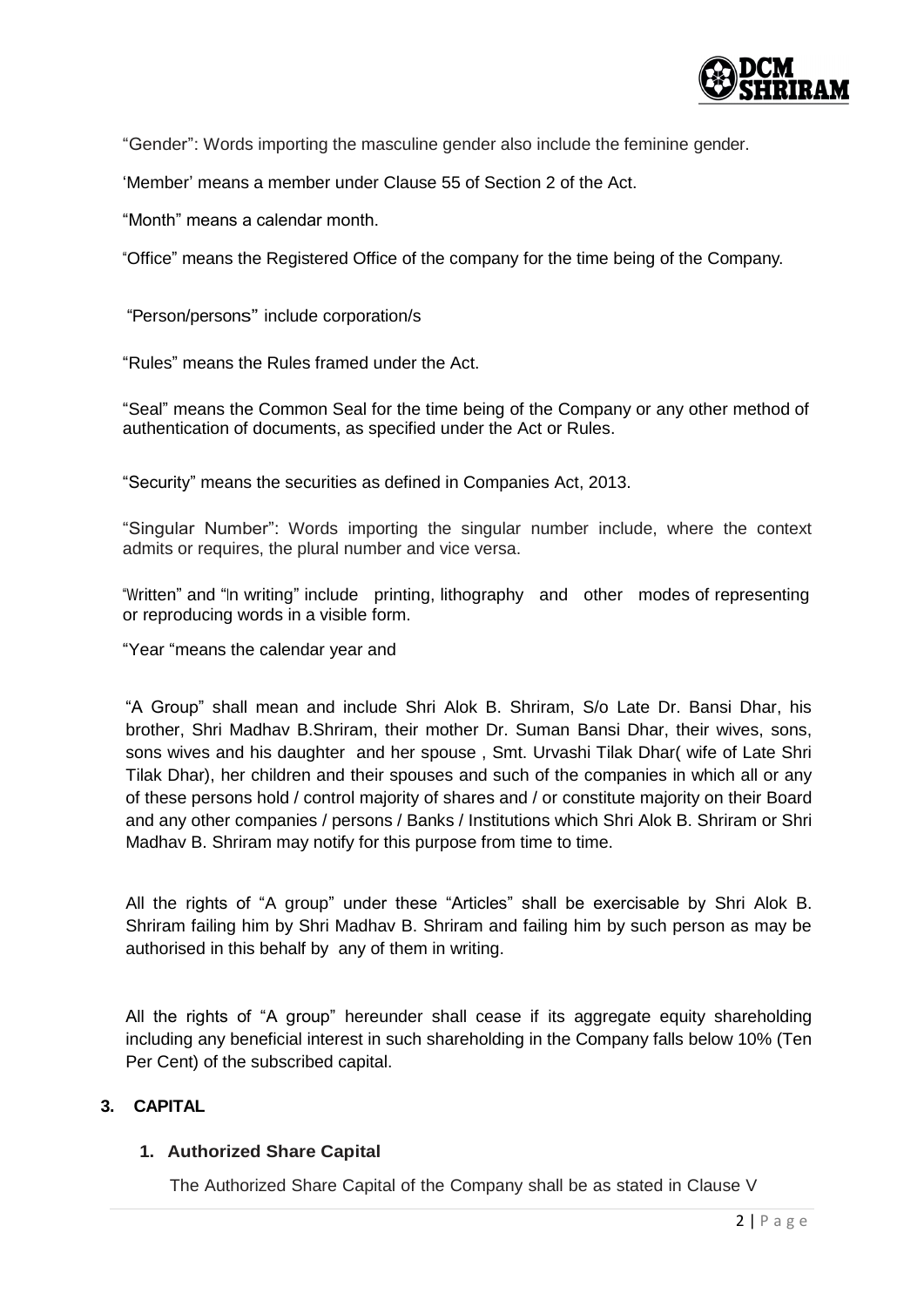

of the Memorandum of Association of the Company.

# **2. Kinds of Share Capital**

The Company may issue the following kinds of shares in accordance with these Articles, the Act, the Rules and other applicable laws:

- i. Equity share capital:
	- a. with voting rights; and /or
	- b. with differential rights as to dividend, voting or otherwise in accordance with the Act and Rules; and
- ii. Preference share capital

# **3. Further Issue of Capital**

The Company may, in accordance with the Act and the Rules, issue further shares to:

- i. persons who, at the date of offer, are holders of equity shares of the Company; such offer shall be deemed to include a right exercisable by the person concerned to renounce the shares offered to him or any of them in favour of any other person; or
- ii. employees under any scheme of employees' stock option; or
- iii. any person/s, whether or not those person/s include the person/s referred to in clause (i) or clause (ii)above.

# **4. Variation of rights**

If at any time the share capital is divided into different classes of shares, the rights and/ or privileges attached to any such class (unless otherwise provided by the terms of issue of the shares of that class) may, subject to the provisions of the Act, and whether or not the Company is being wound up, be varied with the consent in writing of such number of the holders of the issued shares of that class holding in the aggregate not less than seventy five per cent of the issued shares of that class, or with the sanction of a special resolution passed at a separate meeting of the holders of the shares of that class, as prescribed by the Act.

To every such separate meeting, the provisions of these Articles relating to general meetings shall mutatis mutandis apply.

#### **5. Issue of shares on paripassu basis not to vary rights of existing shareholders.**

The rights conferred upon the holders of the shares of any class issued with preferred or other rights shall not, unless otherwise expressly provided by the terms of issue of the shares of that class, be deemed to be varied by the creation or issue of further shares ranking paripassu therewith.

# **6. Preference Shares**

Without prejudice to the powers conferred by these Articles and the Act, the Company shall have power to issue preference shares, fully or partially convertible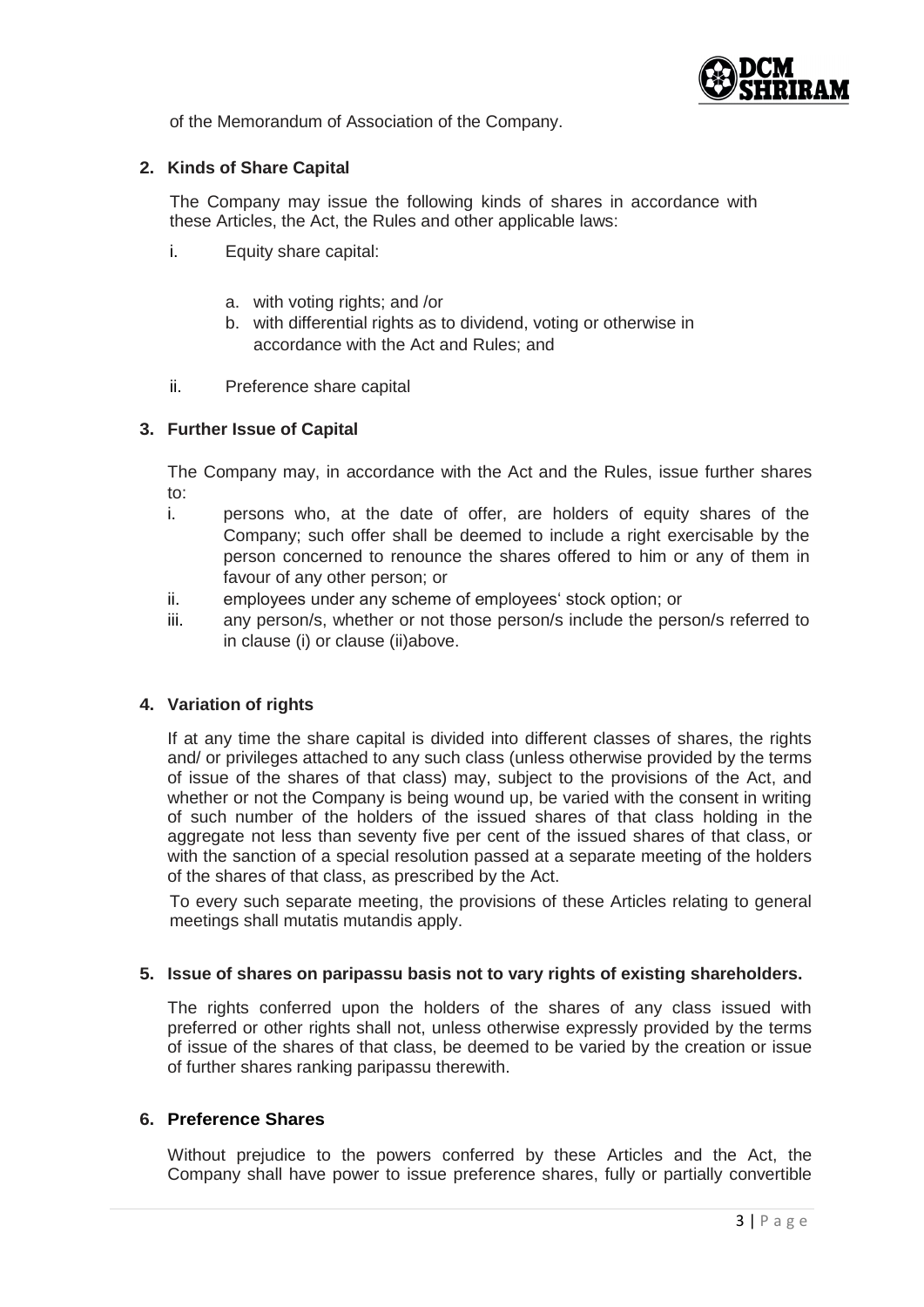

into equity shares or warrants attached thereto,including redeemable preference shares, with such rights as to participation, if any, in profits or surplus profits and/or in any assets or surplus assets in winding up, and subject to such terms, conditions and limitations as the Company in General Meeting or the Board as the case may be, may think fit; and the issue of such preference shares with any such participating rights shall not, unless otherwise expressly provided by the terms of issue be deemed to constitute a variation of rights of any other class or classes of Shares.

# **7. Reduction of Capital**

Subject to the applicable provisions of the Act, the Company may by passing Special Resolution in General Meeting, reduce its capital and any Capital Redemption Reserve Account or Securities Premium Account in any manner for the time being authorized by law, and in particular, the Capital may be paid off on the footing that it may be called upon again or otherwise.

# **8. Alteration of Capital by increase, sub-division, consolidation and cancellation of Shares:**

Subject to the provisions of the Act and the Rules made thereunder, the Company may:-

- i. increase its share capital by such sum to be divided into shares of such amount,
- ii. Consolidate or subdivide its shares or any of them into larger or smaller amount than is fixed by the memorandum, subject to required applicable approvals under the Act.
- iii. Cancel shares which have not been taken or agreed to be taken by any person and diminish the amount of its share capital by the amount of shares so cancelled.
- iv. convert all or any of its fully paid-up shares into stock, and reconvert that stock into fully paid-up shares of any denomination;

# **9. Issue of debentures**

Subject to the conditions and provisions contained in the Act and the Rules, any debentures, debenture-stock or other securities may be issued at a premium or otherwise and may be issued on condition that they shall be convertible into equity shares of any denomination, and with any privileges and conditions as to redemption, surrender, drawings, allotment of shares and attending (but not voting) at general meetings, appointment of Directors and otherwise. Debentures with the right to conversion into or allotment of equity shares shall be issued only with the consent of the Company in General Meeting accorded by a Special Resolution.

#### **10. Nomination**

Every holder of securities of the company may, at any time, nominate in the prescribed manner, any person to whom his securities shall vest in the event of his death.

Where the securities of a company are held by more than one person jointly, the joint holders may together nominate, in the prescribed manner, any person to whom all the rights in the securities shall vest in the event of death of all the joint holders.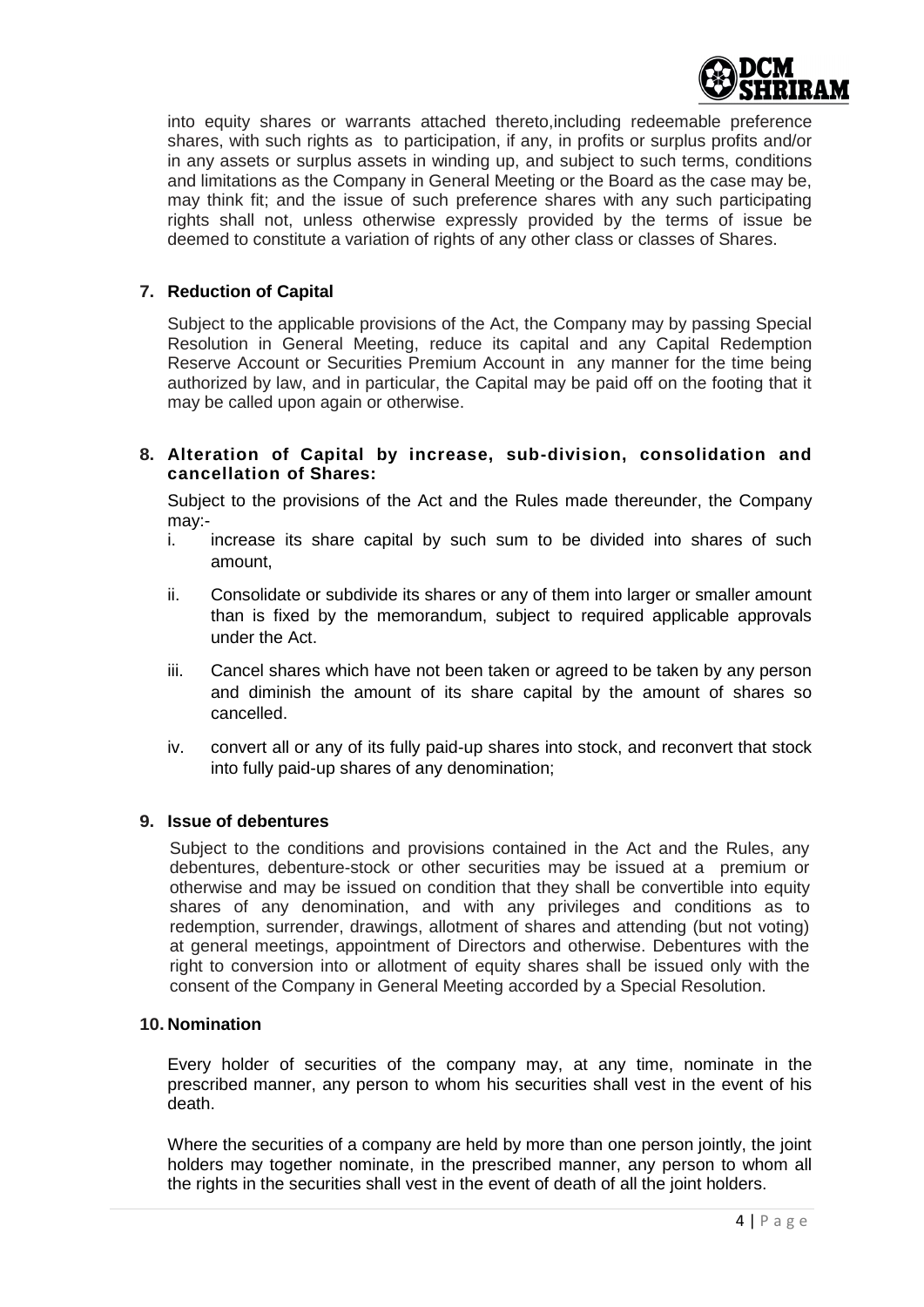

Notwithstanding anything contained in any other law for the time being in force or in any disposition, whether testamentary or otherwise, in respect of the securities of the company, where a nomination made in the prescribed manner purports to confer on any person the right to vest the securities of the company, the nominee shall, on the death of the holder of securities, or ,as the case may be, on the death of the joint holders, become entitled to all the rights in the securities , of the holder , or , as the case may be, of all the joint holders, in relation to such securities , to the exclusion of all other persons, unless the nomination is varied or cancelled in the prescribed manner**.**

Where the nominee is a minor, it shall be lawful for the holder of the securities, making the nomination to appoint, in the prescribed manner, any person to become entitled to the securities of the company, in the event of the death of the nominee during his minority.

### **11. Commission and brokerage**

Subject to the conditions and provisions contained in the Act and/or the Rules, the Company may at any time pay commission to any person in consideration of his subscribing or agreeing to subscribe (whether absolutely or conditionally) for any securities in the Company, or procuring or agreeing to procure subscriptions (whether absolutely or conditionally) for any securities in the Company. In such case, the rate of commission payable shall not exceed the rates prescribed under the Act and/or the Rules. The commission may be satisfied by the payment in cash or by way of allotment of fully or partly paid securities or partly in one way and partly in the other.

The Company may also, on any issue of any security, pay such brokerage as may be in compliance with the applicable laws.

# **12. Shares under control of Directors**

Subject to the provisions of these Articles and of the Act, the shares shall be under the control of the Board , which may issue, allot or otherwise dispose of the same to such persons in such proportion, on such terms and conditions, and at such times as the Board think fit and subject to sanction of the Company in General Meeting with full power to give any person the option to call for or be allotted Shares of any class of the Company either at premium or at par and such option being exercisable for such time and for such consideration as the Board may think fit, provided however that only fully paid up shares shall be issued or allotted to any infant or minor and under no circumstances shall any Shares be issued to any insolvent or person of unsound mind.

## **13. Issue of Shares for consideration other than cash**

Subject to the provisions of the Act and these Articles, the Board may issue and allot shares in the capital of the Company on payment or part payment for any property or assets of any kind whatsoever sold or transferred, goods or machinery supplied or for services rendered to the Company and any shares which may be so allotted may be issued as fully paid-up or partly paid-up otherwise than for cash, and if so issued, shall be deemed to be fully paid-up or partly paid-up shares, as the case maybe.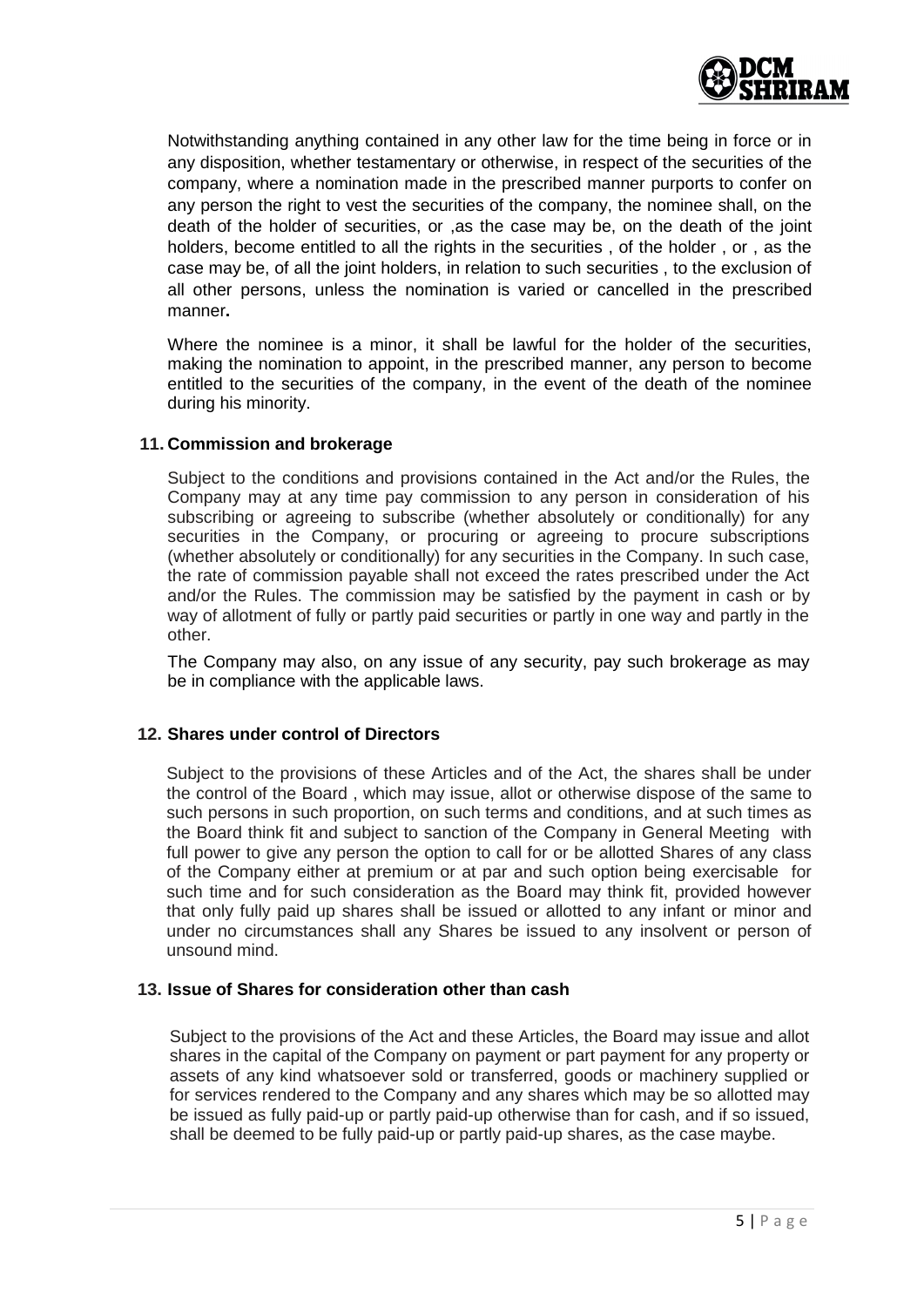

#### **14. Acceptance of Shares**

Any application signed by or on behalf of an applicant for shares in the Company followed by an allotment of any Share therein, shall be an acceptance of shares within the meaning of these Articles and every person who thus or otherwise accepts any shares and whose name is on the Register shall be a Member.

#### **15. Deposit, call, etc, to be debt payable immediately**

The money (if any) which the Board shall on the allotment of any shares being made by them, require or direct to be paid by way of deposit, call or otherwise, in respect of any shares allotted by them, shall be subject to the other provisions of these Articles immediately on the insertion of the name of the allottee in the Register of Members as the name of the holder of such shares, become a debt due to and recoverable by the Company from the allottee thereof, and shall be paid by him accordingly.

### **16.Liability of Member**

Every Member, or his heirs, executors or administrators, shall pay to the Company the portion of the Capital represented by his share or shares which may, for the time being remain unpaid thereon, in such amounts, at such time or times, and in such manner as the Board shall, from time to time in accordance with these Articles, require or fix for the payment there of.

### **17. Register of Members**

The Company shall cause to be kept at its Registered Office or at such other place as may be decided by the Board of Directors, the Register and Index of Members/Debentures or other security holders (the Register) in accordance with Section 88 and other applicable provisions of the Act and the Depositories Act, with the details of shares/debentures / other securities held, in any medium as may be permitted by law including any form of electronic medium.

The Company shall have power to keep in any Country outside India, a Register of Members/ Debenture holders resident in that country.

#### **18. Share Certificate**

- a. Every person whose name is entered as a member in the register of members shall be entitled to receive, within such time limit after allotment or after the Company receiving application for the registration of transfer or transmission as prescribed under the law for the time being in force or within such other period as the condition(s) of issue shall provide:
	- i. One certificate for all his shares without payment of any charges; or
	- ii. Several certificates, each for one or more of his shares, upon payment of such fees/charges as may be fixed by the Board for each certificate after the first.
- b. Such certificate shall be issued only in pursuance of a resolution passed by the Board or a Committee thereof under the Seal of the Company, and two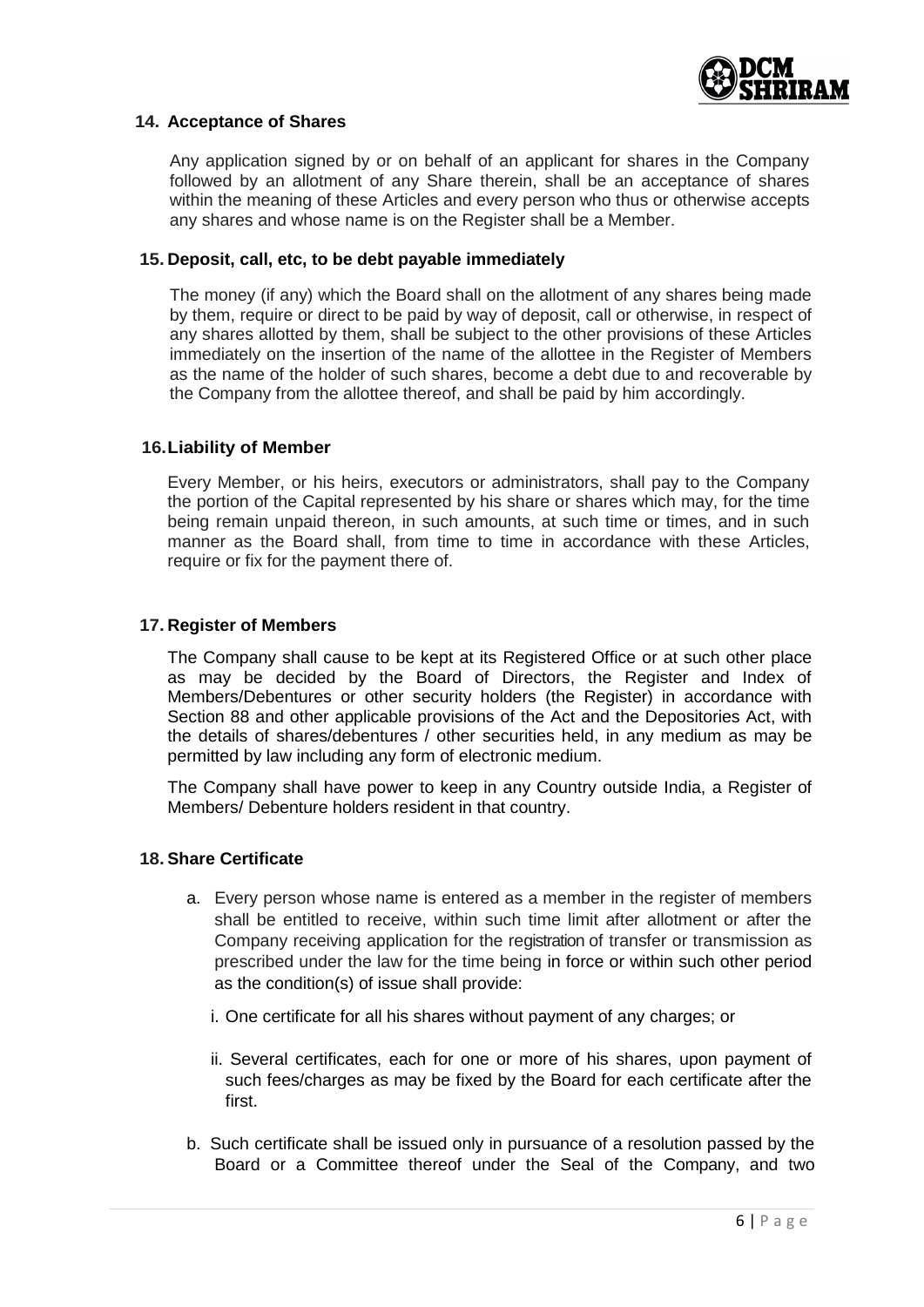

Directors, and the Secretary or other person shall sign the share certificate, provided that if the composition of the Board permits it, at least one of the aforesaid two Directors shall be a person other than a Managing or whole- time Director. Particulars of every share certificate issued shall be entered in the Register of Members against the name of the person to whom it has been issued indicating the date of issue.

- c. In respect of any share or shares held jointly by several persons, the Company shall not be bound to issue more than one certificate, and delivery of a certificate for a share/s to one of several joint holders shall be sufficient delivery to all such holders.
- d. A Director may sign a share certificate by affixing his signature thereon by means of any machine, equipment, or other mechanical means, such as engraving in metal or lithography, but not by means of a rubber stamp, provided that the Director shall be responsible for the safe custody of such machine, equipment or other material used for the purpose.
- e. Notwithstanding anything contained herein and subject to the provisions of the Act, Company shall be entitled to admit its shares, debentures and other securities for dematerialisation pursuant to the Depositories Act, for the time being in force and to offer its shares, debentures and other securities for subscription in a dematerialized form. The Company shall further be entitled to maintain a Register of Members with the details of Members holding shares both in physical and dematerialized form in any medium as permitted by law including any form of electronic medium. In the like manner, the Company shall be entitled to rematerialize any dematerialized Shares, Debentures and other securities.

# **19. Renewal of Share Certificate**

If any share certificate be worn out, defaced, mutilated or torn or if there be no further space on the back for endorsement of transfer, then upon production and surrender thereof to the Company, a new certificate may be issued in lieu thereof, and if any certificate is lost or destroyed then upon proof thereof to the satisfaction of the Company and on execution of such indemnity as the Board may deem adequate, a new certificate in lieu thereof may be given. Every certificate under this Article shall be issued on payment of such fees for each new certificate issued as may be fixed by the Board.

# **20. Provisions as to issue of share certificates to apply mutatis mutandis to securities**

The provisions of these Articles relating to share certificates shall apply mutatis mutandis to certificates relating to all other securities of the Company, except where the Act and/or Rules otherwise provide.

# **21. Joint-holders**

If any share stands in the names of two or more persons, the person first named in the Register shall as regards receipts of Dividends or bonus or service of notices and all communications on any other matter connected therewith, except voting at meetings and the transfer of the shares, be deemed the sole holder thereof, but the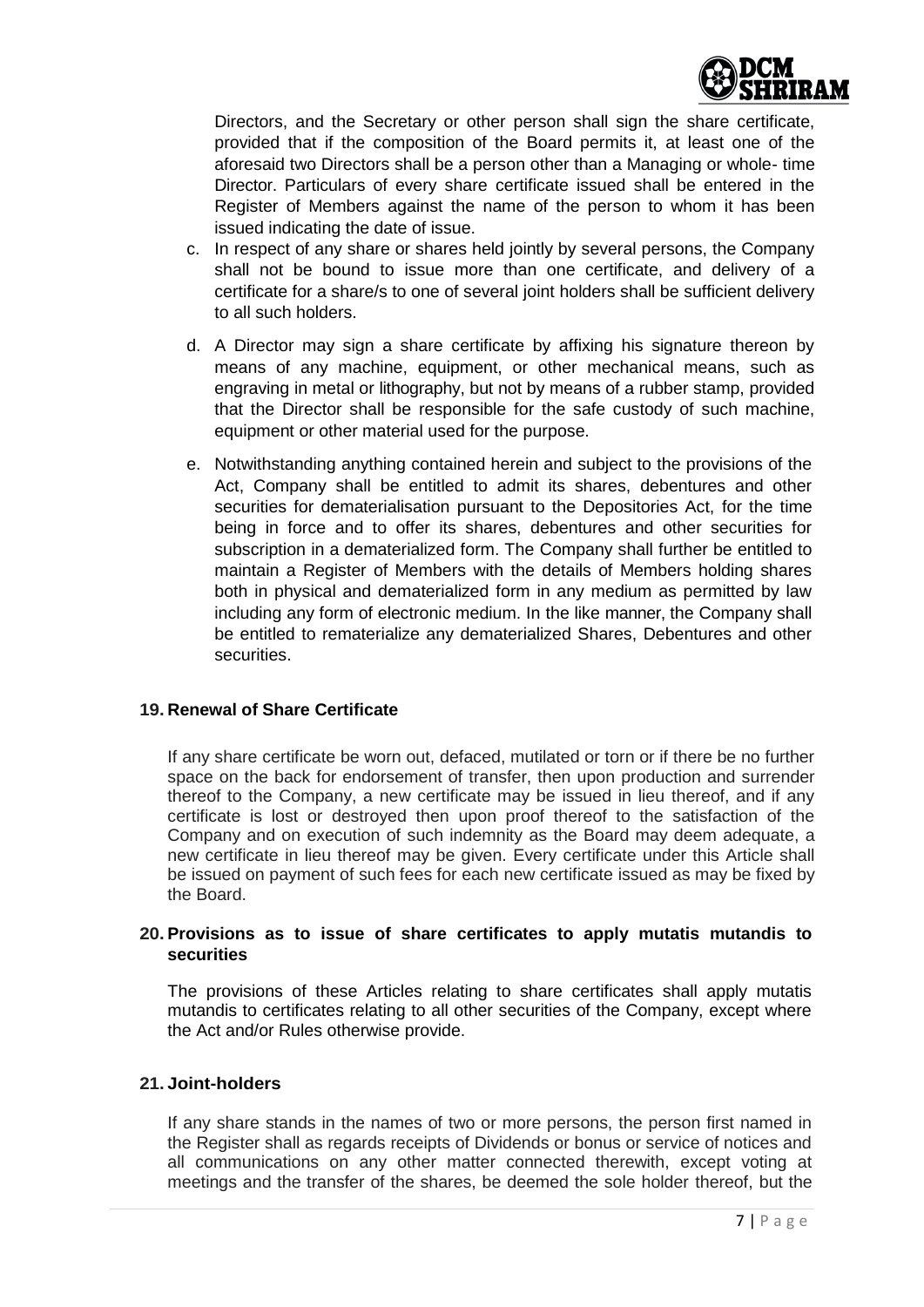

joint- holders of a share shall be severally, as well as jointly liable for the payment of all installments and calls due in respect of such shares and for all incidents thereof according to these Articles.

The provisions of these Articles relating to joint holders shall apply mutatis mutandis to certificates relating to all other securities of the Company, except where the Act or Rules otherwise provide.

## **22. Fractional Certificate**

The Board shall have power:

- a. to make such provisions, by the issue of fractional certificates/coupons or by payment in cash or otherwise to trustees or otherwise as it thinks fit, for the shares or other securities becoming distributable infractions; and
- b. to authorize any person to enter, on behalf of all the members entitled thereto, into an agreement with the Company providing for the allotment to them respectively, credited as fully paid-up, of any further shares or other securities to which they may be entitled upon such capitalization, or as the case may require, for the payment by the Company on their behalf, by the application thereto of their respective proportions of profits resolved to be capitalized of the amount or any part of the amounts remaining unpaid on their existing shares. Any agreement made under such authority shall be effective and binding on all such members.

### **23. Buy-Back of Shares**

Notwithstanding anything contained in these Articles but subject to the provisions of the Act and the Rules and all other applicable provisions of law, as may be in force at any time, the Company may acquire, purchase, hold, resell any of its own fully paid shares and may make payment out of funds at its disposal for and in respect of such acquisition/ purchase on such terms and conditions and at such times as the Board may in its absolute discretion decide and deem fit.

#### **24. Sweat equity shares**

The Company may exercise the powers of issuing sweat equity shares of a class of shares already issued in accordance with the Act, the Rules and other applicable law, if any.

# **25. Employees Stock Option Scheme**

The Company shall have the power to introduce employee stock option schemes for all permanent/regular employees and Directors of the Company,and its holding and subsidiary companies, subject to the applicable rules, regulations and procedure in force from time to time

## **26. Surrender of Shares**

Subject to applicable provisions of the law, the Board may accept from any shareholder/debenture holder/security holder on such terms and conditions as shall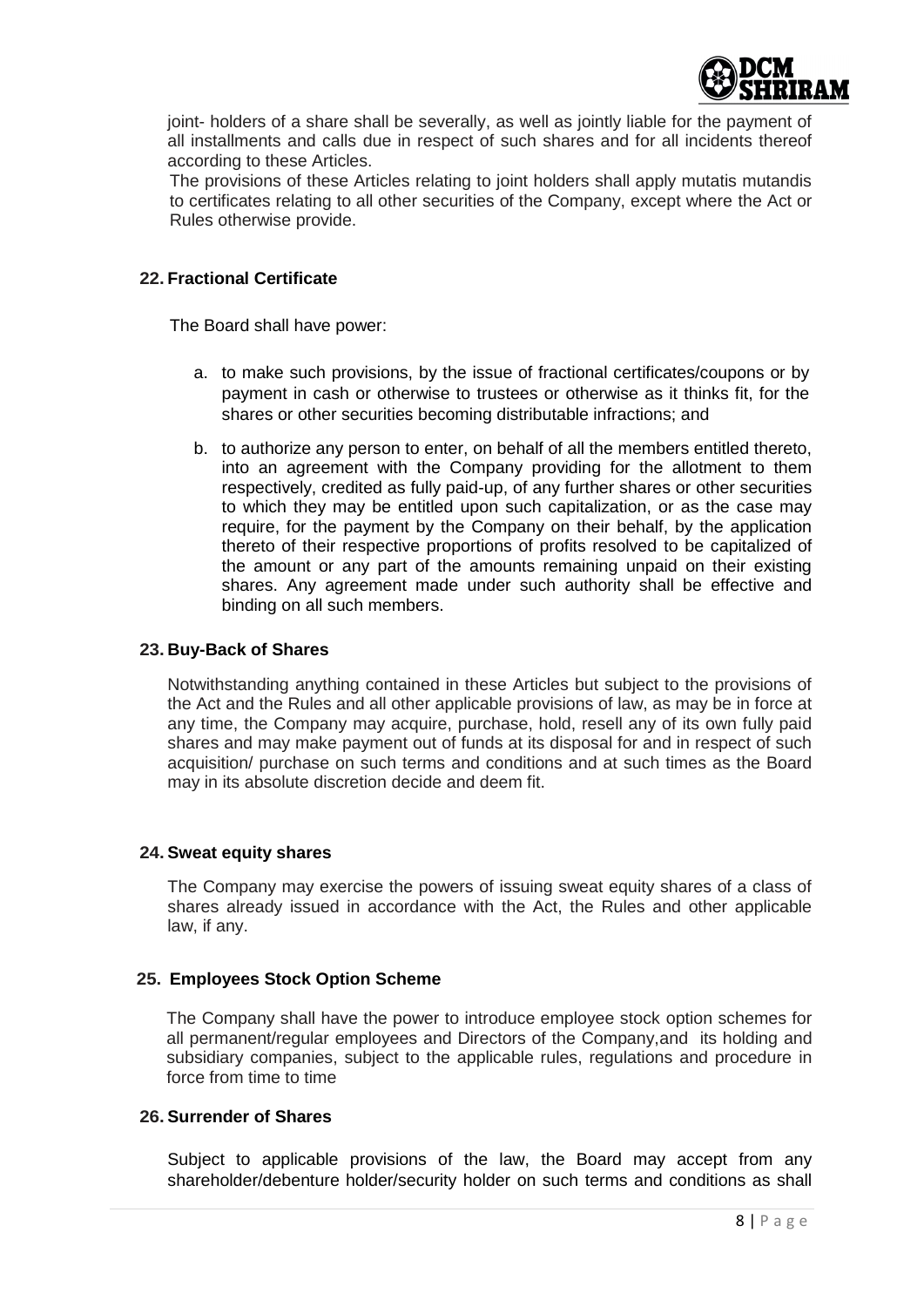

be agreed, surrender of all or any of his shares/debentures/other securities.

# **4. CALLS**

# 1. **Board may make calls**

The Board may, from time to time, subject to the terms on which any share may have been issued make calls on the members in respect of all moneys unpaid on the shares held by them respectively, and each member shall pay the amount of every call so made on him at such times determined by the Board. A call may be made payable by installments.

# **2. Notice of Calls**

Each member shall, subject to receiving at least fourteen days' notice in writing, specifying the time and place of payment, pay to the Company, at the time/s and place so specified, the amount called on his shares.

# **3. Time of making the calls**

A call shall be deemed to have been made at the time when the resolution authorizing such call was passed at a meeting of the Board.

# **4. Calls may be revoked or postponed**

A call may be revoked or postponed at the discretion of the Board.

# **5. Liability of Joint-holders**

The joint-holders of a share shall be jointly and severally liable to pay all calls in respect thereof.

# **6. Directors may extend time**

The Board may, from time to time at its absolute discretion, extend the time fixed for the payment of any call in respect of one or more members. No member shall be entitled to such extension save as a matter of grace and favour.

# **7. Calls to carry interest**

If any member fails to pay any call due from him on the day appointed for payment thereof, or any such extension thereof as aforesaid, he shall be liable to pay interest on the same from the day appointed for the payment thereof to the time of actual payment at such rate as shall, from time to time, be fixed by the Board.

The Board shall be at liberty to waive payment of any such interest either wholly or in part.

# **8. Sums deemed to be calls**

Any sum, which by the terms of issue of a Share becomes payable on allotment or at any fixed date, whether on account of the nominal value of the Share or by way of premium shall, for the purpose of these Articles, be deemed to be a call duly made and payable on the date on which by the terms of issue, the same become payable, and in case of non-payment, all the relevant provisions of these Articles as to payment of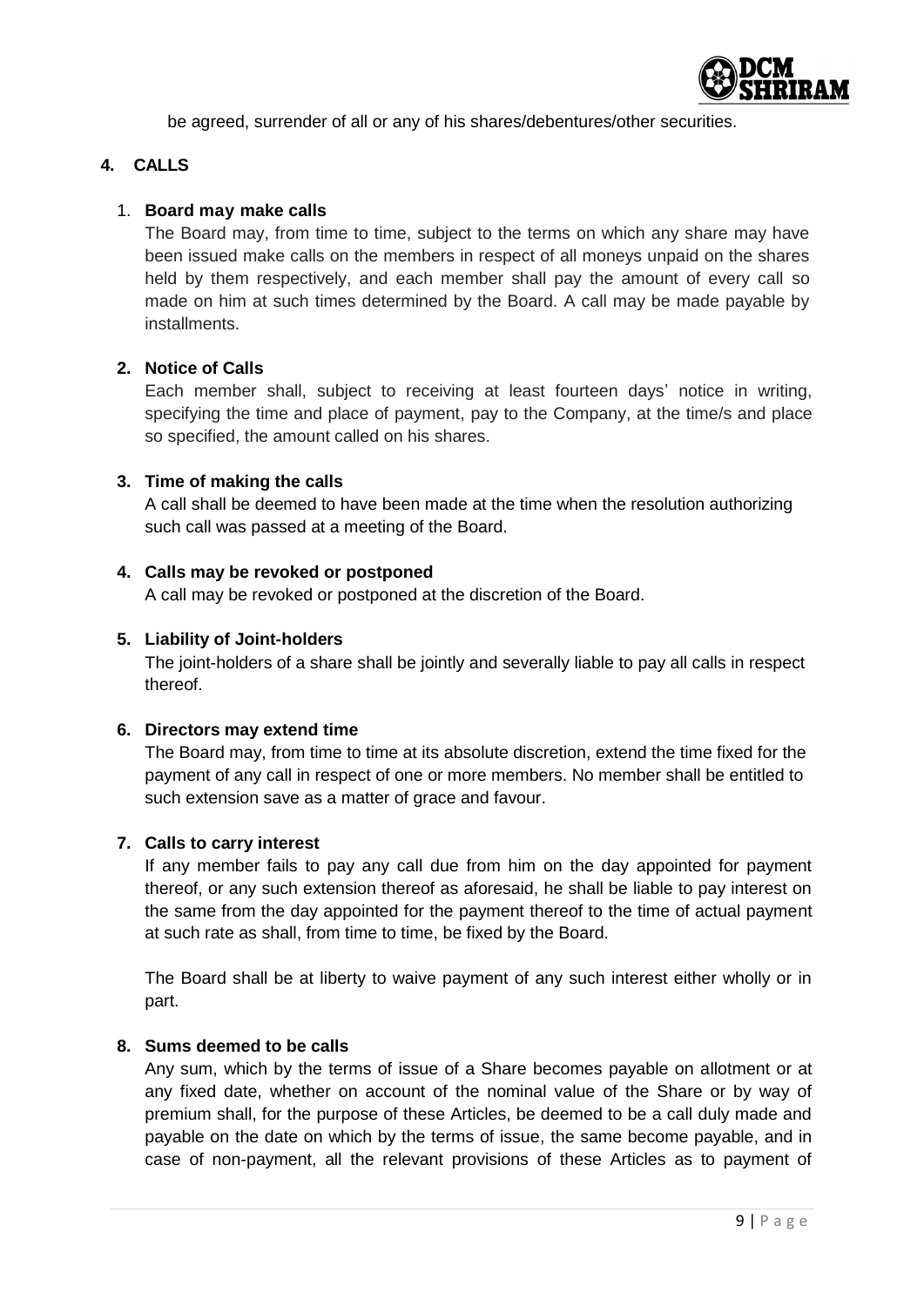

interest and expenses, forfeiture or otherwise, shall apply as if such sum had become payable by virtue of a call duly made and notified.

# **9. Proof on trial**

On the trial or hearing of any action or suit brought by the Company against any Member or his representative/s for the recovery of any money claimed to be due to the Company in respect of his shares, it shall be sufficient to prove that the name of the Member in respect of whose shares the money is sought to be recovered appears entered on the Register of Members as the holder, at or subsequent to the date at which the money sought to be recovered is alleged to have become due on the shares in respect of which such money is sought to be recovered; that the resolution making the call is duly recorded in the Minute Book; and that notice of such call was duly given to the member or his representative/s; sued in pursuance of these Articles; and that it shall not be necessary to prove the appointment of the Directors who made such call, nor that a quorum of Directors was present at the Board at which any call was made, nor that the meeting at which any call was made was duly convened or constituted nor any other matter whatsoever, but the proof of the matters aforesaid shall be conclusive evidence of the debt.

# **10. Partial payment not to preclude forfeiture**

Neither the receipt by the Company of a portion of any money which shall from time to time be due from any Member to the Company in respect of his shares, either by way of principal or interest, nor any indulgence granted by the Company in respect of the payment of any such money, shall preclude the Company from thereafter proceeding to enforce a forfeiture of such shares as herein after provided.

# **11. Advances against calls**

- a. The Board may, if it thinks fit, agree to and receive from any Member willing to advance the same, all or any part of the amounts of his respective shares beyond the sums actually called upon and upon the moneys so paid in advance, or upon so much thereof, from time to time, and at any time thereafter as exceeds the amount of the calls then made upon and due in respect of the shares on account of which such advances are made, the Board may pay or allow interest, at such rate as the member paying the sum in advance and the Board agree upon. The Board may agree to repay at any time an amount so advanced or may at any time repay the same upon giving to the member three months" notice in writing provided that moneys paid in advance of calls on any shares may carry interest but shall not confer a right to Dividend or to participate in profits.
- b. No member paying any such sum in advance shall be entitled to voting rights in respect of the moneys so paid by him until the same would but for such payment have become presently payable.
- c. The Provisions of these Articles shall mutatis mutandis apply to the calls on debentures and other securities of the Company made.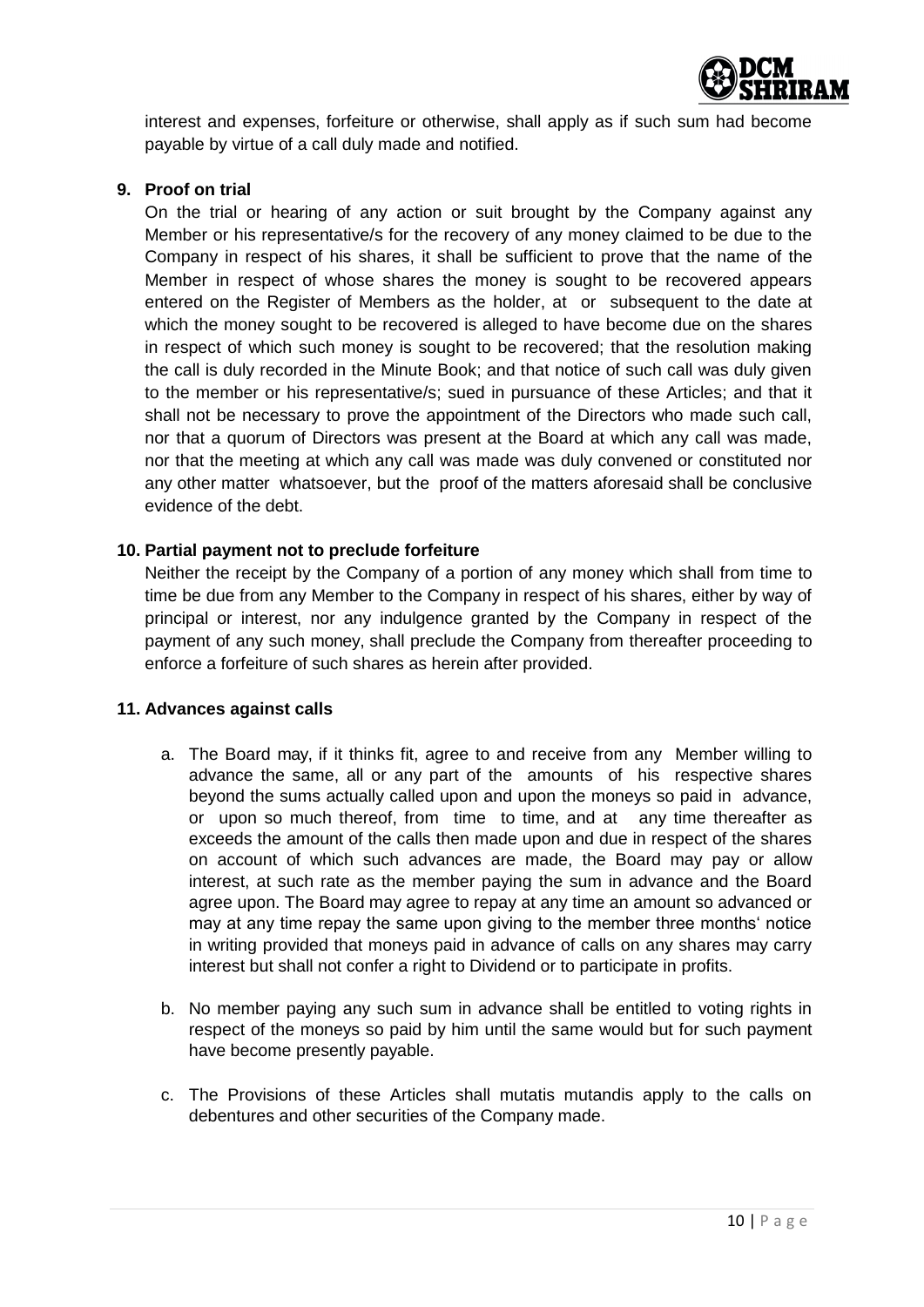

# **5. LIEN**

## **1. Company to have lien on shares**

The Company shall have a first charge and a paramount lien upon all the shares (other than fully paid up shares) registered in the name of each Member (whether solely or jointly with others) and upon the proceeds of sale thereof, for all moneys (whether presently payable or not) called or payable at a fixed time in respect of such shares. Any such lien shall extend to all Dividends from time to time declared in respect of such shares. Subject to applicable laws, unless otherwise agreed, the registration of a transfer of share shall not operate as a waiver of the Company"s lien, if any, on such shares.

# **2. Enforcing lien by sale**

For the purpose of enforcing such lien, the Board may sell the shares subject thereto, in such manner as it shall think fit, provided that no such sale shall be made unless a sum in respect of which the lien exists is presently payable and until the expiration of 14 (fourteen) days after a notice in writing demanding payment of the amount in respect of which lien exists has been given to the registered holder or to the person entitled thereto by reason of his death, insolvency or otherwise in this regard. The Board may cause to be issued another certificate, after cancelling the original certificate in respect of such share/s and may authorize a person to execute a transfer thereof on behalf of and in the name of such Member. No sale shall be made until fourteen days as aforesaid shall have arrived, and until notice in writing of the intention to sell shall have been served on such Member or his representatives and default shall have been made by him or them in payment, fulfilment, or discharge or such debts, liabilities or engagements for fourteen days after such notice. The purchaser shall be registered as the holder of the shares comprised in any such transfer and shall not be bound to see to the application of the purchase money, nor shall his title to the shares be affected by any irregularity or invalidity in the proceedings in reference to the sale.

# **3. Application of proceeds of sale**

The proceeds of any such sale shall be received by the Company and applied in or towards payment of such part of the amount in respect of which the lien exists as is presently payable and the residue, if any, shall (subject to a like lien for sums not presently payable as existed upon the shares before the sale) be paid to the persons entitled to the shares at the date of the sale.

# **4. Outsider's lien not to Affect Company's lien**

In exercising its lien, the Company shall be entitled to treat the registered holder of any share as the absolute owner thereof and accordingly shall not (except as ordered by a court of competent jurisdiction or unless required by any statute) be bound to recognize any equitable or other claim to, or interest in, such share on the part of any other person, whether a creditor of the registered holder or otherwise. The Company's lien shall prevail notwithstanding that it has received notice of any such claim.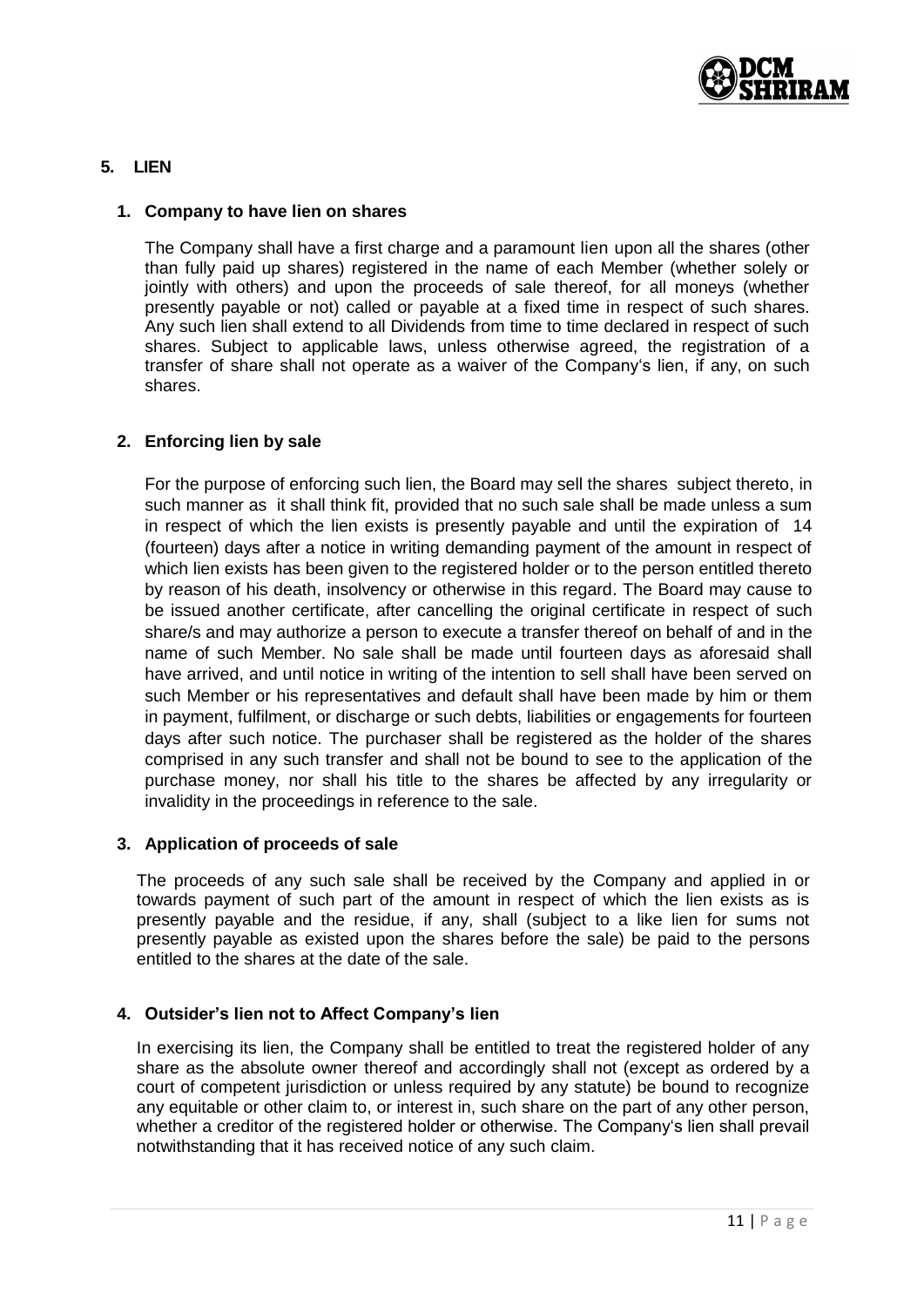

The provisions of these Articles relating to lien shall mutatis mutandis apply to any other securities including debentures issued by the Company.

# **6. FORFEITURE AND SURRENDER**

### **1. If money payable on shares not paid, notice to be given to member**

If any member fails to pay any call or installment of a call on or before the day appointed for the payment of the same, or any such extension thereof as aforesaid the Board may at any time thereafter, during such time as the call or installment remains unpaid, give notice to him requiring him to pay the same together with any interest that may have, accrued and all expenses that may have been incurred by the Company by reason of such non-payment.

### **2. Form of Notice**

The notice shall name a day (not being less than fourteen days from the date of the notice) and a place or places on and at which such call installment and such interest thereon at such rate as the Directors shall determine from the day on which such call or installment ought to have been paid and expenses as aforesaid are to be paid. The notice shall also state that, in the event of the non-payment at or before the time and at the place appointed, the shares in respect of which the call was made or installment is payable, will be liable to be forfeited.

### **3. Shares to be forfeited in default of payment**

If the requirements of any such notice as aforesaid be not complied with, every or any share in respect of which such notice has been given may at any time thereafter before payment of all calls or installments, interest and expenses due in respect thereof has been made, be forfeited by a resolution of the Board to that effect. Such forfeiture shall include all dividends declared or any other moneys payable in respect of the forfeited share and not actually paid before the forfeiture.

#### **4. Notice of forfeiture to a Member**

When any share shall have been so forfeited, notice of the forfeiture shall be given to the member in whose name it stood immediately prior to the forfeiture, and an entry of the forfeiture, with the date thereof, shall forthwith be made in the Register of Members, but no forfeiture shall in any manner be invalidated by any omission or neglect to give such notice or to make any such entry as aforesaid.

# **5. Forfeited share to be property of the Company and may be sold etc.**

Any share so forfeited shall be deemed to be the property of the Company, and may be sold, re-allotted or otherwise disposed off, either to the original holder thereof or to any other person, upon such terms and in such manner as the Board shall think fit. The Board may, at any time before a sale, re-allotment or disposal as aforesaid, cancel the forfeiture on such terms as it thinks fit.

# **6. Effect of forfeiture**

The forfeiture of a Share shall involve extinction, at the time of the forfeiture, of all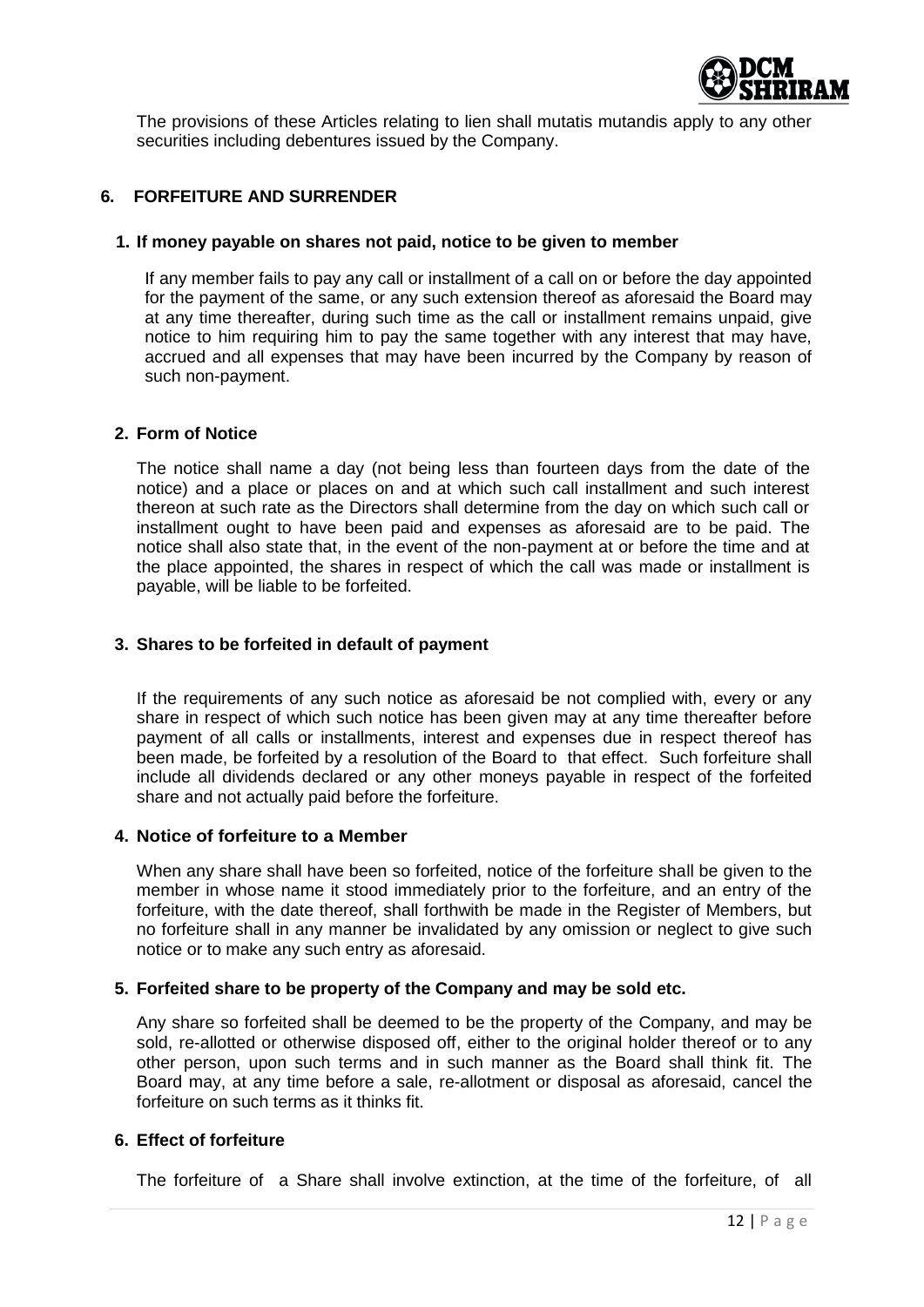

interest in and all claims and demand against the Company, in respect of the Share and all other rights incidental to the Share, except only such of these rights as by these Articles are expressly saved.

A person whose shares have been forfeited shall cease to be a member in respect of the forfeited shares but shall, notwithstanding the forfeiture, remain liable to pay to the Company all monies, which at the date of forfeiture were presently payable by him to the Company in respect of the shares, including interest thereon at such rate that the Board may determine.

The liability of defaulting member shall cease if and when the Company shall have received payments in full of all such moneys in respect of the shares.

# **7. Evidence of forfeiture**

A declaration in writing that the declarant is a Director or Secretary of the Company and that a share in the Company has been duly forfeited in accordance with these Articles on a date stated in the declaration, shall be conclusive evidence of the facts therein stated as against all persons claiming to be entitled to the share.

### **8. Validity of Sale**

Upon any sale, re-allotment or other disposal after forfeiture or for enforcing a lien in purported exercise of the powers hereinbefore given, the Board may appoint some persons to execute an instrument of transfer of the shares sold and cause the purchaser"s name to be entered in the Register in respect of the shares so sold, reallotted or disposed and the purchaser shall not be bound to see to the regularity of the proceedings, or to the application of the purchase money, and after his name has been entered in the Register in respect of such shares, the validity of the sale shall not be impeached by any person and the remedy of any person aggrieved by the sale, reallotment or disposal shall be in damages only and against the Company exclusively.

# **9. Cancellation of share certificates in respect of forfeited Shares**

Upon any sale, re-allotment or other disposal under the provisions of the preceding Articles, the certificate or certificates originally issued in respect of the relative shares shall (unless the same shall on demand by the Company have been previously surrendered to it by the defaulting Member) stand canceled and become null and void and of no effect, and Directors shall be entitled to issue another certificate or certificates in respect of the said shares to the person or persons entitled thereto.

#### **10. Power to annul forfeiture**

The Board may at any time before any shares so forfeited shall have been sold, reallotted or otherwise disposed of, annul the forfeiture there of upon such conditions as it thinks fit.

#### **11.Surrender of Shares**

The Board may subject to the provisions of the Act, accept from any member on such terms and conditions as they think fit, a surrender of his shares or stock or any part thereof.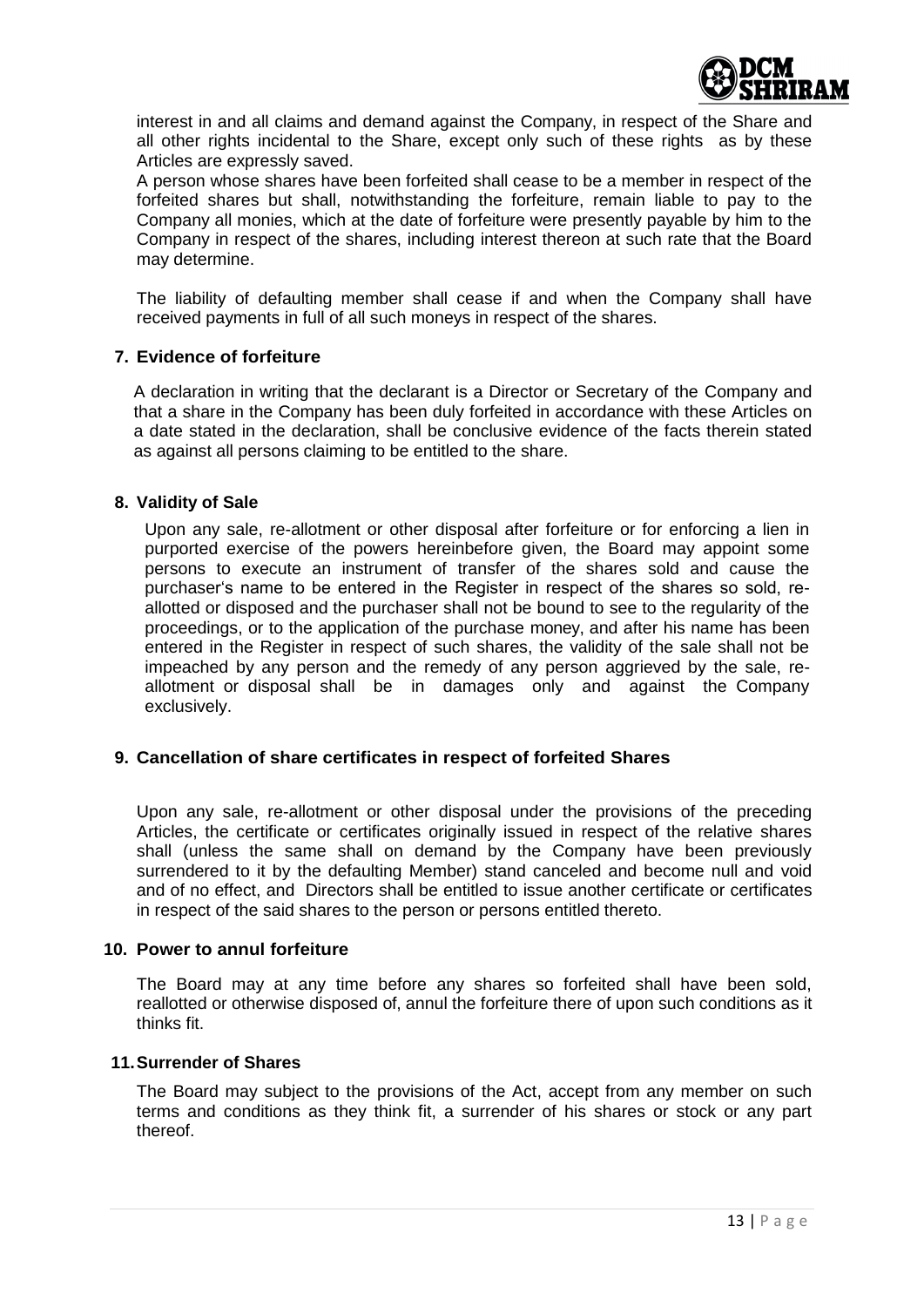

## **12.Provisions relating to forfeiture and surrender of shares to apply mutatis and mutandis to debentures and other securities.**

The provisions of these Articles relating to forfeiture and surrender of shares shall mutatis and mutandis apply to any other securities, including debentures of the Company.

# **7. TRANSFER AND TRANSMISSION OF SHARES**

#### **1. Register of Transfers**

The Company shall keep a Register of Transfers, and therein shall be fairly and distinctly entered, particulars of every transfer or transmission of any share.

### **2. Instrument of Transfer**

The instrument of transfer shall be in writing as per the provisions of the Act and shall be duly complied with in respect of all transfers of shares and the registration thereof. However, the provisions relating to the Instrument of Transfer shall not apply to shares of the Company which have been dematerialized.

Notwithstanding anything contained in these Articles, the securities in the Company shall be issued, transferred and transmitted in dematerialised form pursuant to the provisions of the Depositories Act, 1996 and subject to the requirements of the Act, rules made there under and Listing Regulations.

#### **3. Instrument of Transfer to be completed and presented to the Company**

The instrument of transfer duly stamped and executed by the transferor and the transferee shall be delivered to the Company in accordance with the provisions of the Act along with the certificates relating to the shares or if no such certificate is in existence along with the letter of allotment of the shares. The instrument of transfer shall be accompanied by such evidence as the Board may require proving the title of the transferor and his rights to transfer the shares. The transferor shall be deemed to be the holder of such shares until the name of the transferee shall have been entered in the Register of Members in respect thereof.

#### **4. Closure of Transfer Books and Register of Members**

The Board shall have power, to close the Transfer Books, the Register of Members or Register of Debenture holders upon giving notice as prescribed in the Act, Rules and other applicable Regulations, at such time or times and for such period or periods, not exceeding thirty days at a time, and not exceeding in the aggregate forty-five days in each year.

#### **5. Directors may refuse to register transfer**

The Board may, subject to the right of appeal conferred by the Act, decline to register:-

- i. Any transfer of shares on which the Company has alien.
- ii. The transfer of a share, not being a fully paid share, to a person of whom they do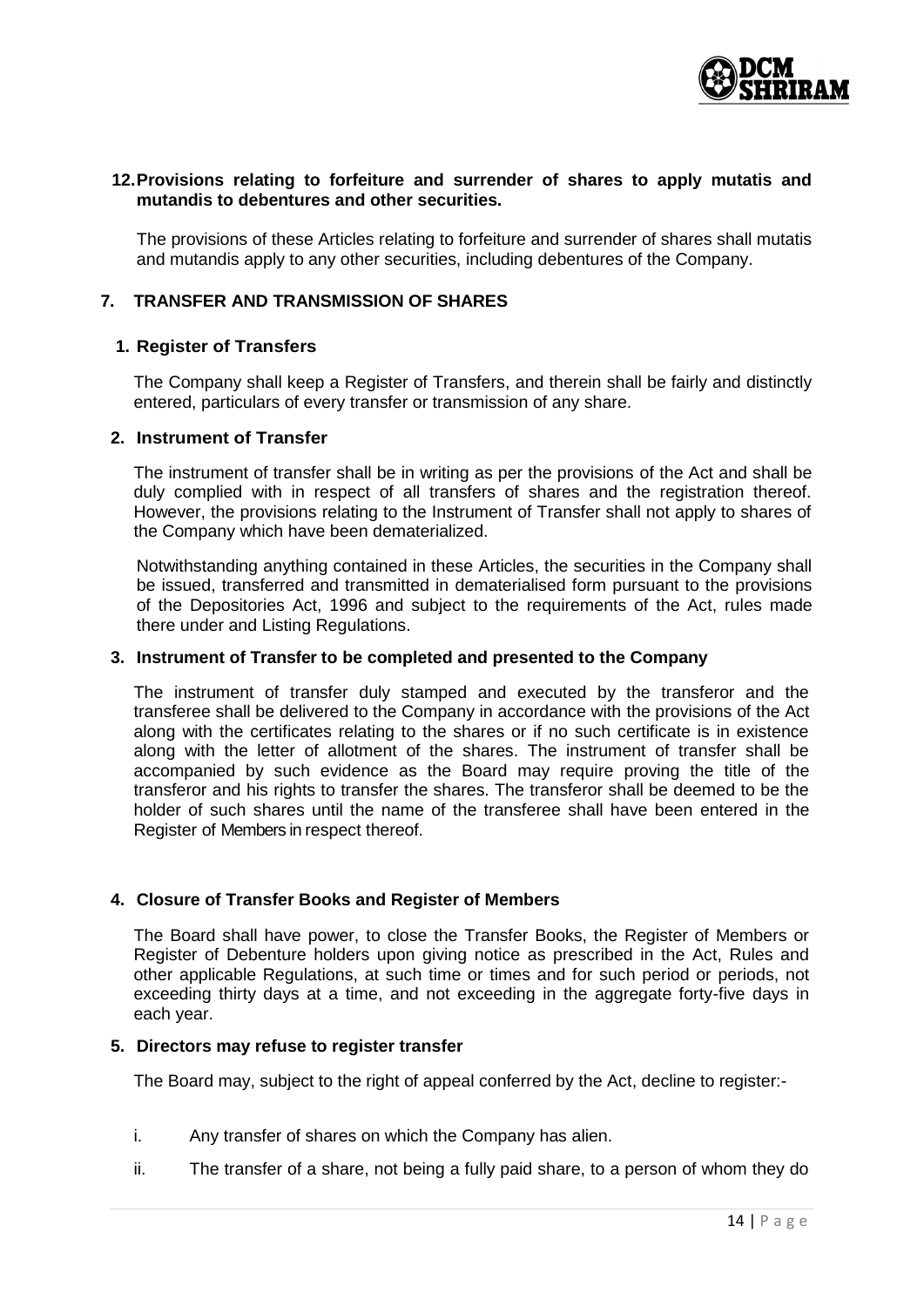

not approve.

In case of shares held in physical form the Board may decline to recognize any instrument of transfer, subject to the provisions of Rule 9A of the Companies (Issue of prospectus and Allotment of securities) Rules, 2014, unless:

- a) The instrument of transfer is duly executed and is in the form as prescribed under the Act and/or Rules;
- b) the instrument of transfer is accompanied by the certificate of the shares to which it relates, and such other evidence as the Board may reasonably require to show the right of the transferor to make the transfer; and
- c) The instrument of transfer is in respect of only one class of shares.

### **6. Notice of application when to be given**

Where, in the case of partly paid shares, an application for registration is made by the transferor, the Company shall give notice of the application to the transferee.

#### **7. Death of one or more joint-holders of shares**

In the case of the death of any one or more of the persons named in the Register of Members as the joint-holders of any share, the survivor or survivors shall be the only persons recognized by the company as having any title to or interest in such share, but nothing herein contained shall be taken to release the estate of a deceased joint holder from any liability on shares held by him jointly with any other person.

### **8. Title to shares of deceased Members**

- 1. On the death of a member, the survivor or survivors where the member was a joint holder, and his nominee or nominees or legal representatives where he was a sole holder, shall be the only person or persons recognized by the Company as having any title to his interest in the shares.
- 2. Nothing in Clause (1) above shall be taken to release the estate of a deceased joint holder from any liability in respect of any shares which had been held by him jointly with any other person.

# **9. Restriction of Transfer to certain persons**

Only fully paid up shares shall be transferred to any infant or minor. Under no circumstances shall any Shares be transferred to an insolvent or a person of unsound mind.

#### **10.Registration of person entitled to shares otherwise than by transfer**

Subject to the provisions of the Act and applicable Articles any person becoming entitled to shares in consequence of the death, lunacy, bankruptcy or insolvency of any Member, or by any lawful means other than by a transfer in accordance with these Articles, may, with the consent of the Board (which it shall not be under any obligation to give) upon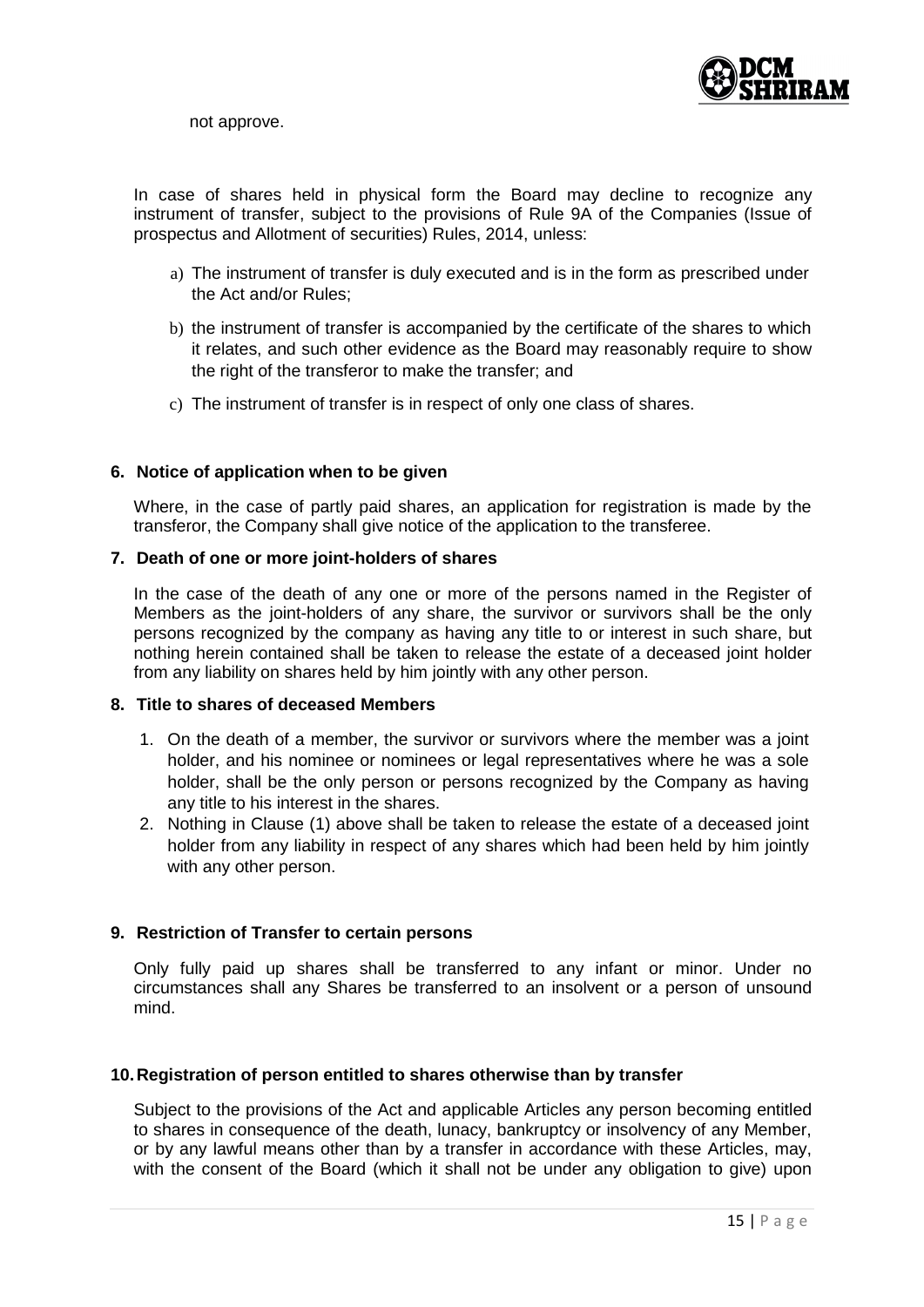

production of such evidence that he sustains the character in respect of which he proposes to act under this Article or of such title as the Board thinks sufficient, either be registered himself as the holders of the shares or elect to have some person nominated by him and approved by the Board registered as such holders; provided nevertheless, that if such person shall elect to have his nominee registered, he shall testify the election by executing in favour of his nominee an instrument of transfer in accordance with the provisions herein contained, and until he does so, he shall not be freed from any liability in respect of the shares.

#### **11.Persons entitled may receive dividend without being registered as member**

A person entitled to a share by transmission shall, subject to the right of the Board to retain such Dividends or money as hereinafter provided, be entitled to receive, and may give a discharge for, any dividends or other moneys payable in respect of such share, except that he shall not, before being registered as a member in respect of the share, be entitled in respect of it to exercise any right conferred by membership in relation to meetings of the Company.

Provided that the Board may, at any time, give notice requiring any such person to elect either to be registered himself or to transfer the share, and if the notice is not complied with within 90 (ninety) days, the Board may thereafter withhold payment of all dividends, bonuses or other moneys payable in respect of the share, until the requirements of the notice have been complied with.

#### **12. No Fee on Transfer or Transmission**

No fee shall be charged for registration of transfer, transmission, probate, Succession Certificate and Letters of administration, Certificate of Death or Marriage, Power of Attorney or similar other document.

#### **13.Company not liable for disregard of a notice prohibiting registration of a transfer**

The Company shall, subject to the provisions of the Securities and Exchange Board of India Act, 1992, any regulations framed or guidelines issued thereunder and the listing agreements with the Stock Exchanges on which the equity shares of the Company are listed, incur no liability or responsibility whatsoever in consequence of its registration or giving effect to any transfer of shares made or purporting to be made by any apparent legal owner thereof (as shown or appearing in the Register of Members) to the prejudice of persons having or claiming any equitable right, title or interest to or in the said shares, notwithstanding that the Company may have had notice of such equitable right, title or interest or notice prohibiting registration of such transfer, and may have acknowledged the receipt of such notice and the Company shall not be bound or required to regard or attend or give effect to any notice which may be given to it of any equitable right, title or interest, or be under any liability whatsoever for refusing or neglecting so to do, but the Company shall nevertheless be at liberty to regard and attend to any such notice and give effect thereto if the Board shall so think fit.

#### **14. Provisions as to transfer and transmission of shares mutatis mutandis apply to all securities.**

The provisions of these Articles relating to transfer and transmission shall mutatis mutandis apply to certificates relating to all other securities of the Company, except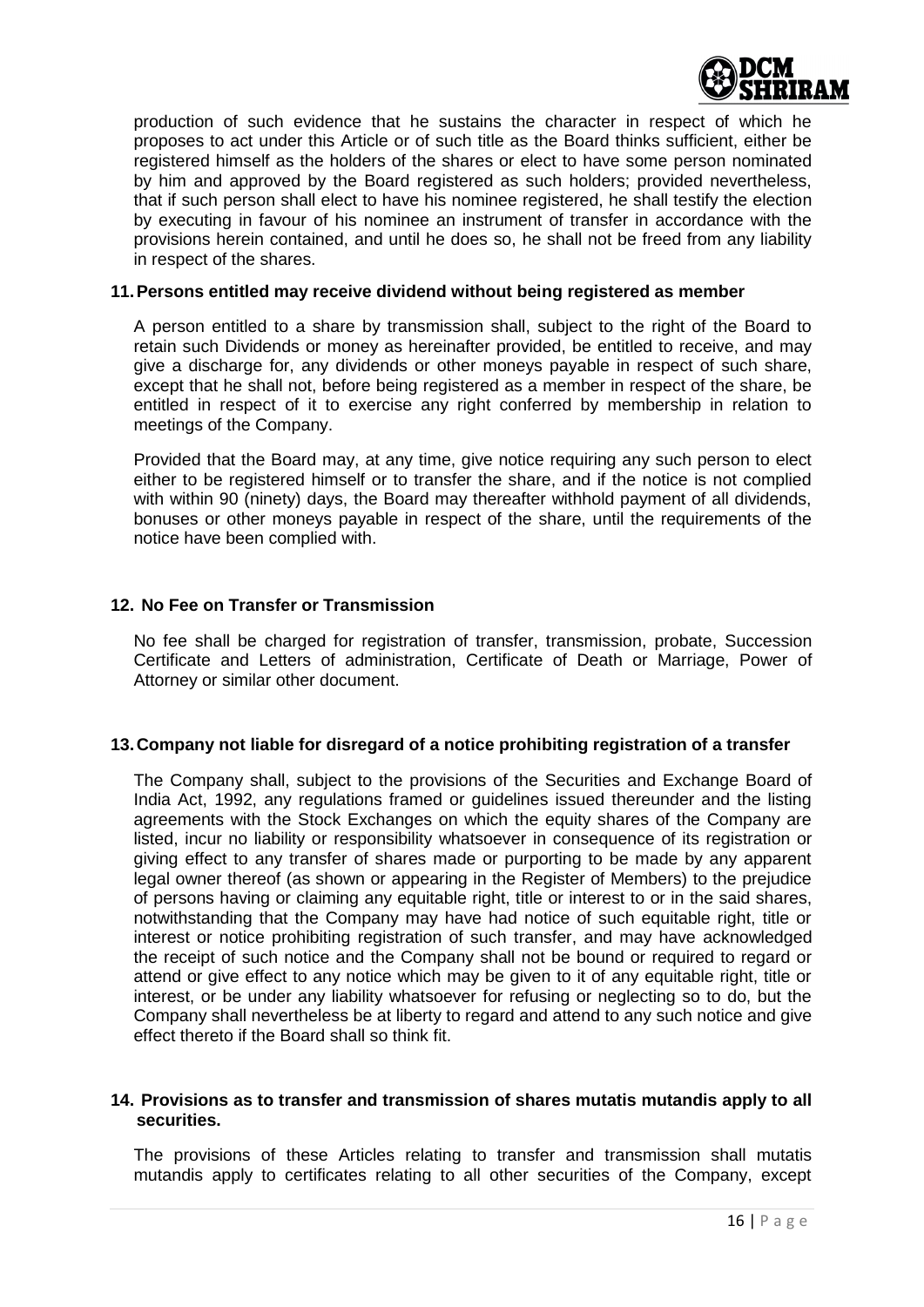

where the Act or Rules otherwise provide.

# **8. STOCK**

### **1. Shares may be converted into stock**

The Company may, by ordinary resolution:

- i. convert any paid-up shares into stock; and
- ii. reconvert any stock into fully paid-up shares of any denomination.

# **2. Transfer of Stock**

The holders of stock may transfer the same or any part thereof in the same manner as, and subject to the same regulations under which, the shares from which the stock arose might before the conversion have been transferred, or as near thereto as circumstances admit:

Provided that the Board may, from time to time, fix the minimum amount of stock transferable so however that such minimum shall not exceed the nominal amount of the shares from which the stock arose.

# **3. Rights of stockholders**

The holders of stock shall, according to the amount of stock held by them, have the same rights, privileges and advantages as regards dividends, voting at meetings of the Company, and other matters, as if they held the shares from which the stock arose; but no such privilege or advantage (except participation in the dividends and profits of the Company and in the assets on winding up) shall be conferred by an amount of stock which would not, if existing in shares, have conferred that privilege or advantage.

# **4. Applicability of Provisions**

Such of the Articles of the Company as are applicable to paid up shares shall apply to stock and the words share and shareholders in these Articles shall include stock and stockholders respectively.

#### **9. BORROWING POWERS**

#### **1. Borrowing Powers**

Subject to the provisions of Section 73, 76, 179, 180 and such other provisions of the Act as may be applicable and Rules framed there under, Government Guidelines issued from time to time and Guidelines issued by other relevant authorities , the Board may by means of a resolution passed at a meeting of the Board, from time to time , accept deposits from its Members and /or public & secure/insure payments thereof and/or borrow from any person or institution or secure the payment of any sum or sums of the money so borrowed for the purpose of the Company on such terms and conditions as may be approved by the Board, subject, however, that the Board shall not without the sanction of the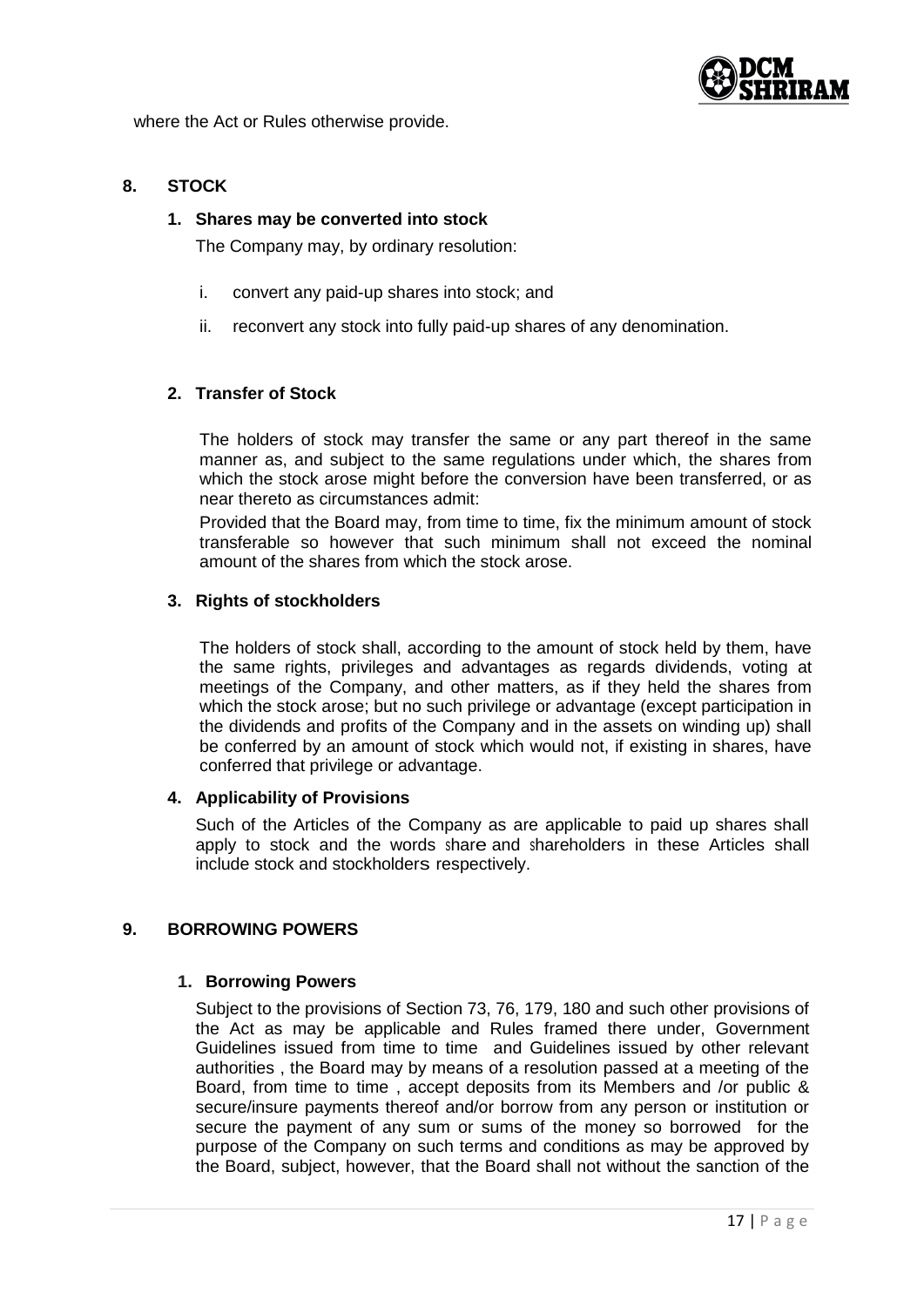

Company in General Meeting borrow any sum of money which together with money already borrowed by the Company (apart from temporary loans obtained from the Company"s bankers in the ordinary course of business) exceed the aggregate for the time being of the paid-up share capital of the Company and its free reserves, that is to say, reserves not set aside for any specific purpose.

## **2. Security for Payment or repayment of moneys borrowed**

Subject to the provisions of Articles hereof read with Section 179 & 180 of the Act, the payment or repayment of moneys borrowed as aforesaid may be secured in such manner and upon such terms and conditions in all respects as the resolution shall prescribe, including by the issue of debentures or debenturestock of the Company charged upon all or any part of the property of the Company (both present and future) and/or any or all of the undertakings of the Company including its uncalled capital for the time being; and debentures, debenture-stock and other securities may be made assignable free from any equities between the Company and the person to whom the same may be issued.

# **10. MEETINGS OF MEMBERS**

Every member of the Company shall be entitled to attend either in person or by proxy and every director or the Auditor of the Company shall have the right to attend and the auditor to be heard at any General Meeting which he attends on any part of the business which concerns him as Auditor.

### **1. Annual General Meeting**

The Company shall in each year hold a General Meeting as its Annual General Meeting in addition to any, other meetings in that year. All General Meetings other than Annual General Meetings shall be called Extraordinary General meetings.

If for any reason beyond the control of the Board, the General Meeting (including an Annual General Meeting) cannot be held on the appointed day, the Board shall have the power to postpone the General Meeting of which a notice should be given to the Members through advertisement in at least two newspapers, of which one should be in the language of the region in which the Registered Office of the Company is situated.

# **2. Extraordinary General Meeting**

The Board may whenever it thinks fit, call an Extraordinary General Meeting and it shall do so upon a requisition in writing by any Member or Members holding in the aggregate not less than one-tenth of such of the paid up share capital as at that date of the deposit of requisition and in compliance with the Act, forthwith proceed to convene Extraordinary General Meeting.

# **3. Requisition of Members to state object of meeting**

Any valid requisition so made by Members must state the object or objects of the meeting proposed to be called, and must be signed by the requisitionists and deposited at the Office, provided that such requisition may consist of several documents in like form, each signed by one or more requisitionists.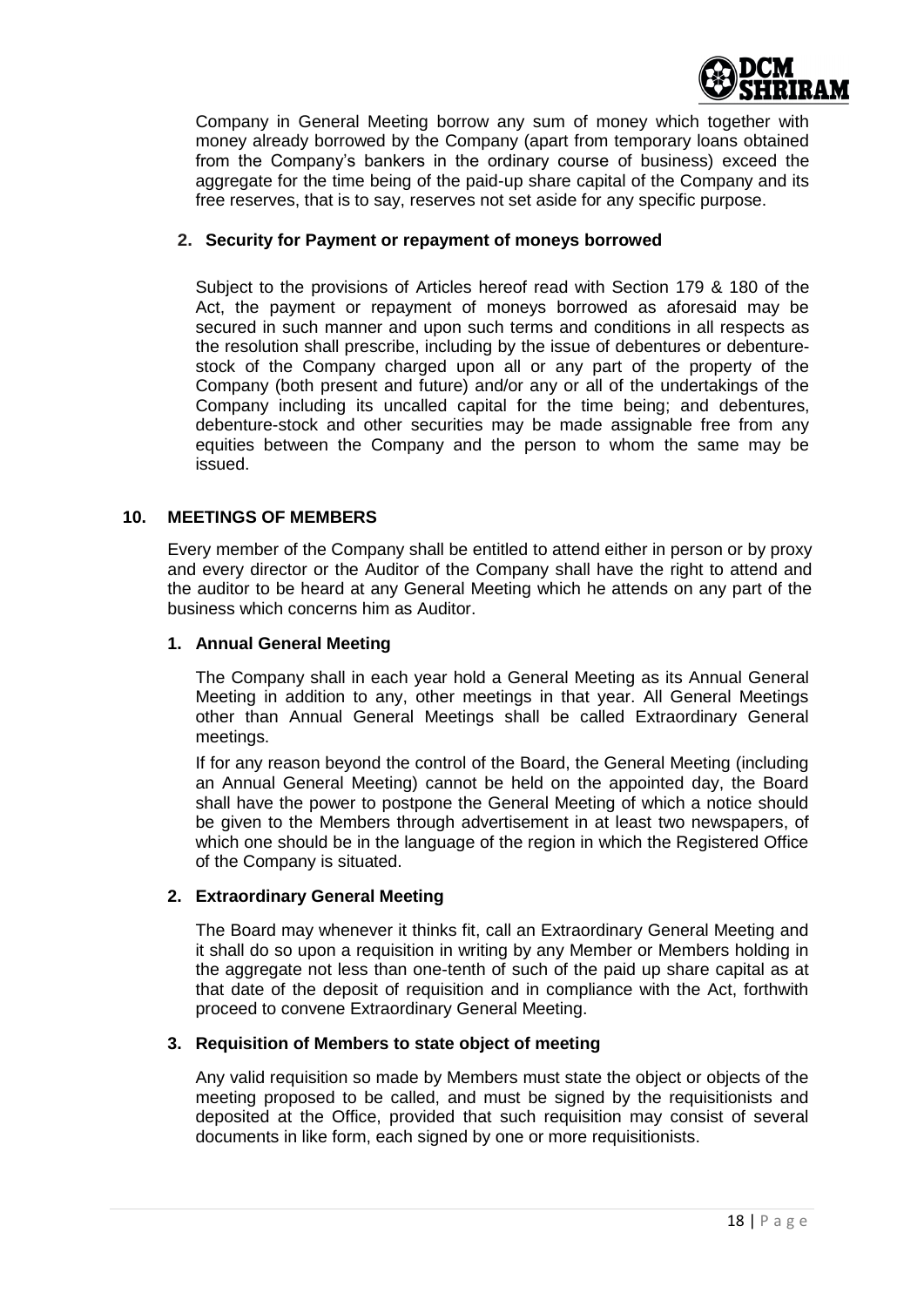

# **4. Calling of requisitioned Meeting**

Upon the receipt of any such requisition, the Board shall forthwith call an Extraordinary General Meeting, and if they do not proceed within twenty-one days from the date of the requisition being deposited at the office to cause a meeting to be called on a day not later than forty five days from the date of deposit of the requisition, the requisitionists or such of their number as represent either a majority in value of the paid up share capital held by all of them or not less than one-tenth of such of the paid up share capital of the Company whichever is less, may themselves call the meeting in the same manner as nearly as possible at that in which meetings are to be called by the Board, but in either case any meeting so called shall be held within three months from the date of the deposit of the requisition as aforesaid.

### **5. Meeting called by requisitionists**

If at any time there are not within India sufficient Directors capable of acting to form a quorum ,or if the number of Directors be reduced in number to less than minimum number of Directors prescribed by these Articles and continuing Directors fail or neglect to increase the number of Directors to that number or to convene a general meeting, any Director or any two or more members of the Company holding not less than one-tenth of the total paid up share capital of the Company may call for an Extraordinary General meeting in the same manner as nearly as possible at that in which meetings are to be called by the Board.

### **6. Twenty-one days' notice of meeting to be given**

Twenty-one clear days' notice (either in writing or electronic mode) of every General Meeting, Annual or Extraordinary and by whomsoever called, specifying the day, place and hour of meeting, and containing a statement of the business to be transacted thereat, shall be given in the manner hereinafter provided, to such persons as are under these Articles entitled to receive notice from the Company, provided that a general meeting may be called by a shorter notice with the consent of Members holding not less than 95 percent of such part of the paid share capital of the Company as gives a right to vote at the meeting.

Where any item of business consists of the according of approval to any document by the meeting the time and place where the document can be inspected shall be specified in the statement aforesaid.

#### **7. Omission to give notice not to invalidate a resolution passed**

The accidental omission to give any such notice as aforesaid to any of the members, or the non-receipt thereof, shall not invalidate any resolution passed at any such meeting.

#### **8. Meeting not to transact business not mentioned in notice**

No General Meeting, Annual or Extraordinary, shall be competent to enter upon discuss or transact any business which has not been mentioned in the notice or notices upon which it was convened.

# **9. Quorum at General Meeting**

a. No business shall be transacted at any general meeting unless a quorum of members is present at the time when the meeting proceeds to business.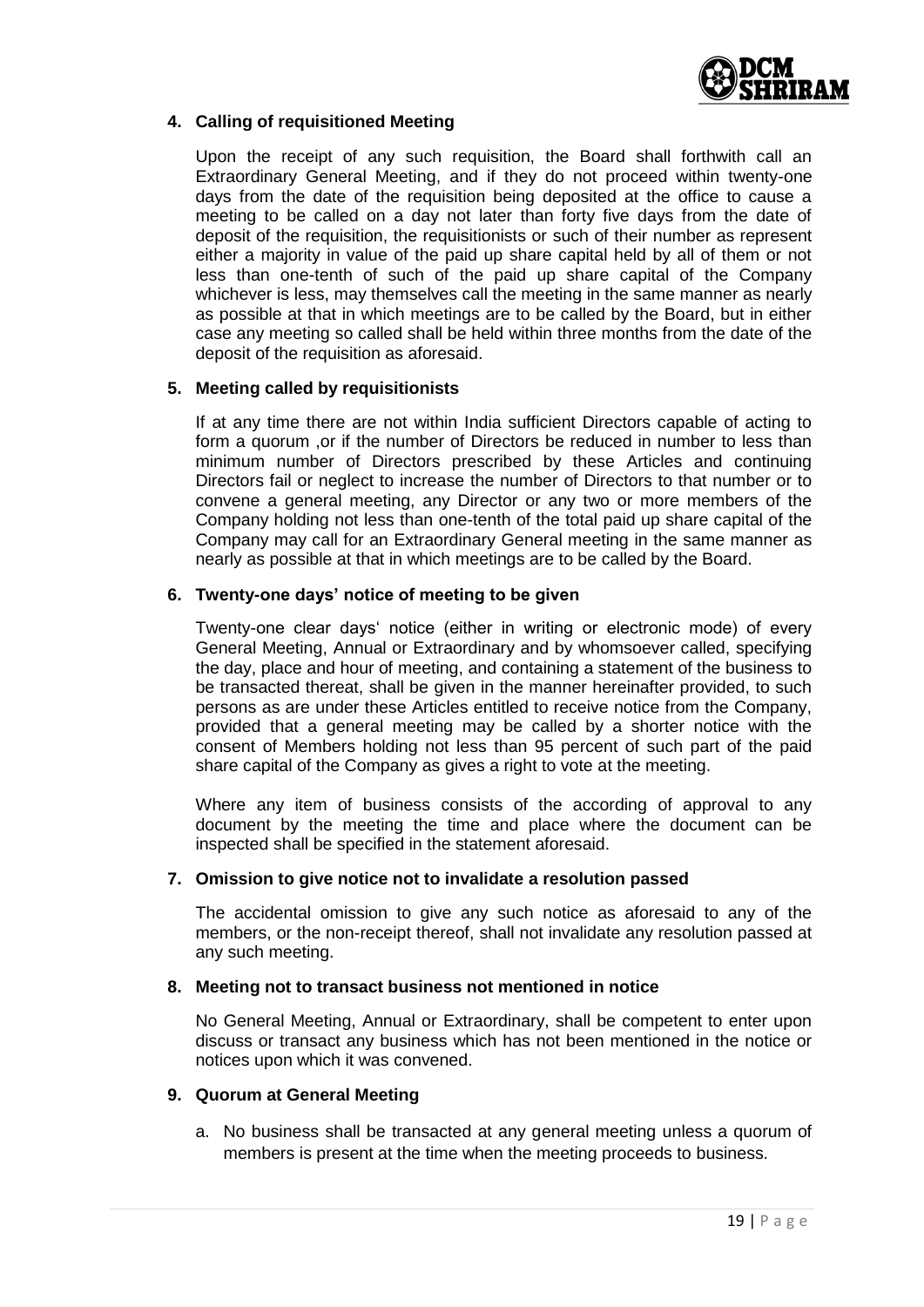

- b. No business shall be discussed or transacted at any general meeting except election of Chairperson whilst the chair is vacant.
- c. The quorum for the general meeting shall be as provided in the Act.

#### **10. Body corporate deemed to be personally present**

A body corporate being a Member shall be deemed to be personally present if it is represented in accordance with applicable provision in the Act.

### **11. If quorum not present, meeting to be dissolved / adjourned**

If at the expiration of half an hour from the time appointed for holding a meeting of the Company, a quorum shall not be present, the meeting, if convened by or upon the requisition of members shall stand dissolved, but in any other case, the meeting shall stand adjourned to the same day in the next week or, if that day is a public holiday until the next succeeding day which is not a public holiday, at the same time and place; or to such other day and at such other time and place in the city or town in which the office of the Company is for the time being situate, as the Board may determine, and if at such adjourned meeting also a quorum is not present, at the expiration of half an hour from the time appointed for holding the meeting, the members present shall be a quorum, and may transact the business for which the meeting was called.

## **12. Chairman of the General Meeting**

The Chairman (if any) of the Board shall be entitled to take the chair at every General Meeting, whether Annual or Extraordinary. If there be no Chairman of the Board or if at any meeting he shall not be present within fifteen minutes of the time appointed for holding such meeting, or if he shall be unable or unwilling to take the chair, then the Directors present may choose one of them to be the Chairman of the meeting. If no Director be present, or if the entire directors present decline to take the chair, then the Members present shall elect one of them to be the Chairman of that meeting.

#### **13. Chairman Emeritus**

The Board shall be entitled to appoint any former director who has rendered significant or distinguished services to the Company or to the industry to which the Company"s business relates or in the public filed, as the Chairperson Emeritus of the Company.

The Chairman Emeritus shall hold office until he resigns.

The Chairman Emeritus may attend any meeting of the Board or Committee thereof but shall not have any right to vote or shall not be deemed to be party to any decision of the Board or Committee thereof.

The Chairman Emeritus shall not be entitled to any remuneration from the company.

## **14. Business confined to election of Chairman while chair vacant**

Whilst the Chair is vacant, no business shall be discussed at any General Meeting except the election of a Chairman.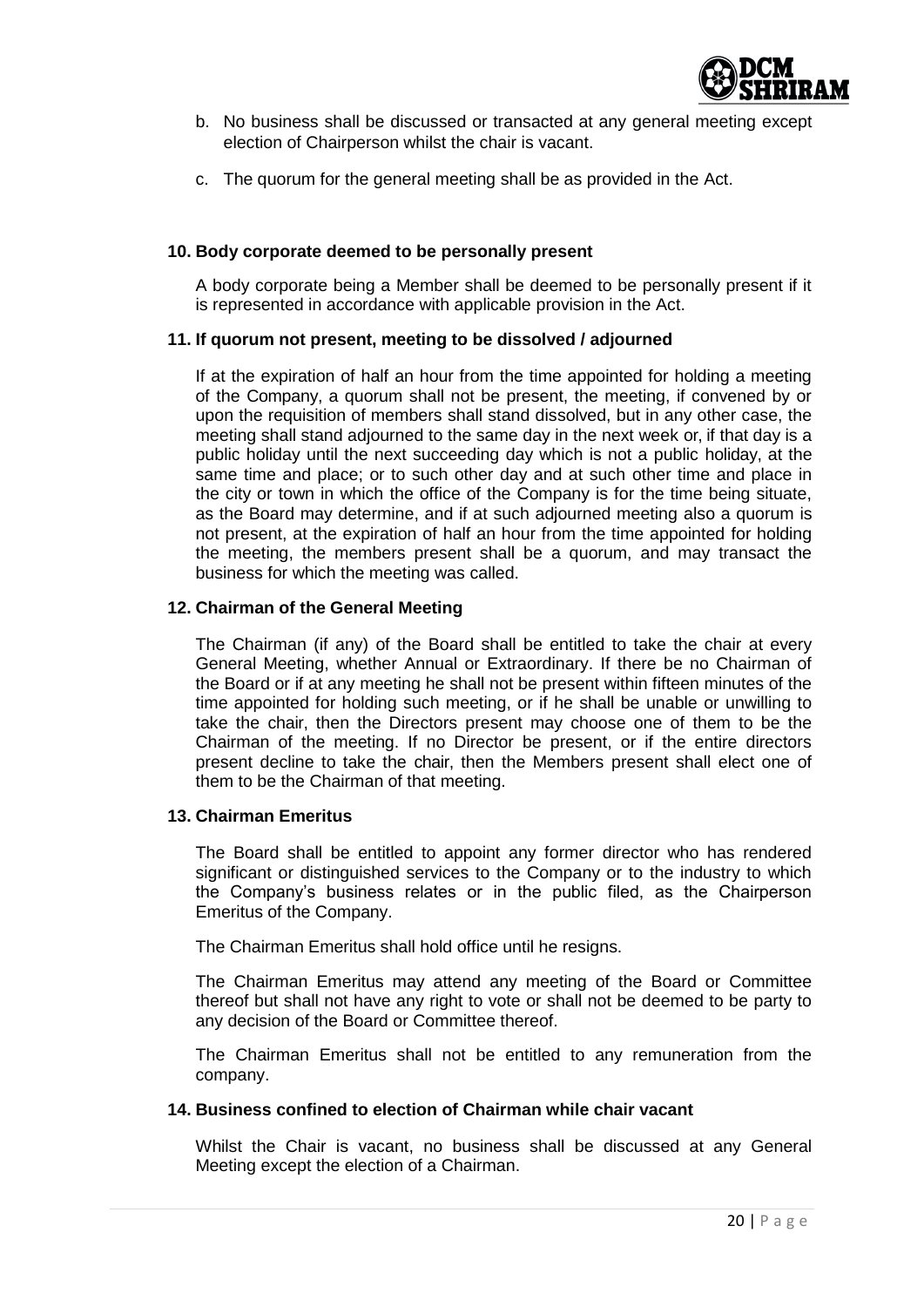

## **15. Chairman may adjourn meeting**

a. The Chairperson with the consent of members may adjourn any General meeting from time to time and from place to place within the city in which the office of the Company is situate but no business shall be transacted at any adjourned meeting other than the business left unfinished at the meeting from which the adjournment took place.

Notwithstanding, the provision as above in the event of disorder at a validly convened meeting the Chairman may adjourn the meeting provided that such an adjournment shall not be for a longer period than the Chairman considers necessary to bring order at the meeting and Chairman communicates his decision to those present in so far as it is possible.

- b. When a meeting is adjourned for 30 (thirty) days or more, notice of the adjourned meeting shall be given as in the case of an original meeting.
- c. Save as aforesaid, and as provided in the Act, it shall not be necessary to give any notice of an adjournment or of the business to be transacted at an adjourned meeting.

### **16. Casting vote of Chairperson at general meeting**

On any business at any general meeting, in case of an equality of votes on any resolution, whether physically or electronically or on a poll, the Chairperson shall have a second or casting vote.

### **17. Chairperson's declaration conclusive**

The Chairman shall have all the powers and authorities under law to conduct and regulate the meeting. The Chairman"s decision on any of the above matters or on matters of procedure or any matters that arise incidentally during the course of the meeting shall be final and conclusive.

The Chairman of any Meeting shall be the sole judge of the validity of every vote tendered at such Meeting.

Subject to the applicable provisions of the Act or the Rules made thereunder, unless voting is carried out electronically, or on a poll be so demanded , a declaration by the chairperson that a resolution has been carried or carried unanimously, or by a particular majority, or lost, and an entry to that effect in the books containing the minutes of the proceedings of the Company shall be conclusive evidence of the fact, without proof of the number or proportion of the votes recorded in favour of or against such resolution.

#### **18. Demand for poll not to prevent transaction of other business**

The demand for a poll except on the question of the election of the Chairman and of an adjournment shall not prevent the continuance of a meeting for the transaction of any business other than the question on which the poll has been demanded.

Any poll duly demanded on the election of a Chairman of a meeting or on any question of adjournment shall be taken at the meeting forthwith.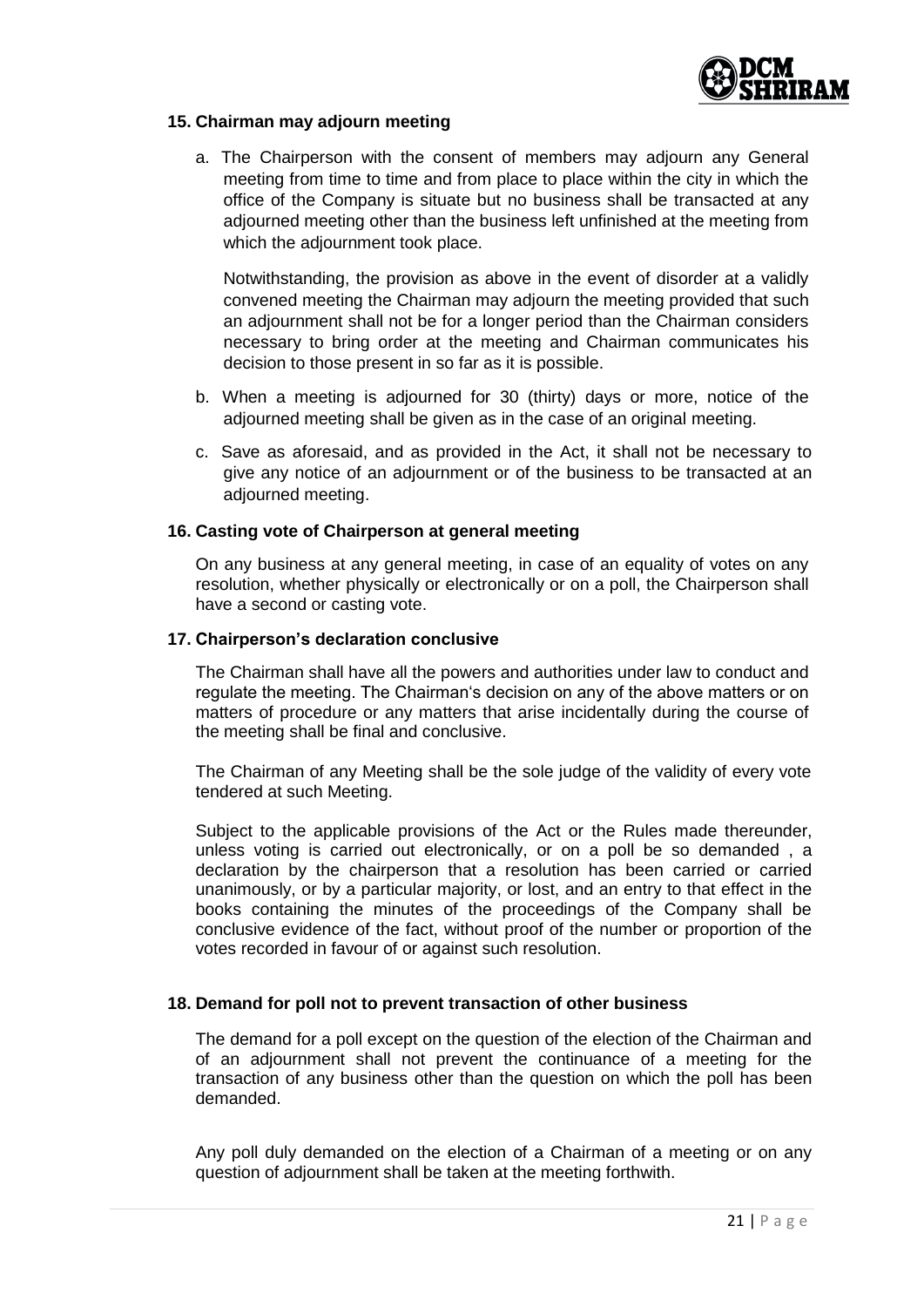

## **19. Postal Ballot**

Notwithstanding anything contained in the Articles of the Company, the Company may in respect of businesses specified in the said Rules as modified from time to time , adopt the mode of passing resolutions by the Members of the Company by means of a Postal Ballot (which includes voting by electronic mode) instead of transacting such business in a General Meeting of the Company subject to compliance with the procedure for such Postal Ballot and / or other requirements prescribed in the aforesaid Rules in this regard.

### 11. **VOTING RIGHTS**

#### 1. **Members in arrears not to vote**

No Member shall be entitled to vote, either personally or by proxy, at any General Meeting of a class of shareholders, either upon a show of hand or upon a poll, in respect of any shares registered in his name on which any calls or other sums presently payable by him on the shares have not been paid, or in regard to which the Company has, and has exercised, any right of lien.

### **2. Number of Votes to which Member entitled**

- a. Subject to any rights or restrictions for the time being attached to any class or classes of shares:
	- 1. On a show of hands, every member holding equity shares present in person shall have one vote; and
	- 2. On a poll or on electronic voting, the voting rights of members holding equity shares shall be in proportion to his share in the paid-up equity share capital of the company and in case of members holding equity shares with differential rights in accordance with the terms of issue.
- b. A member may exercise his vote at a meeting by electronic means in accordance with the Act and shall vote only once.

# **3. Casting of votes by a Member entitled to more than one vote**

On a poll taken at a meeting of the Company, a Member entitled to more than one vote, or other person entitled to vote for him, as the case may be need not, if he votes, use all his votes in the same manner.

#### **4. Votes of Joint members**

In the case of joint holders, the vote of the member who is present and tenders a vote or by proxy of the senior joint holder shall be accepted to the exclusion of the votes of the other joint holders.

Seniority of names for this purpose, seniority shall be determined by the order in which the names stand in the register of members.

Several executors or administrators of a deceased member in whose name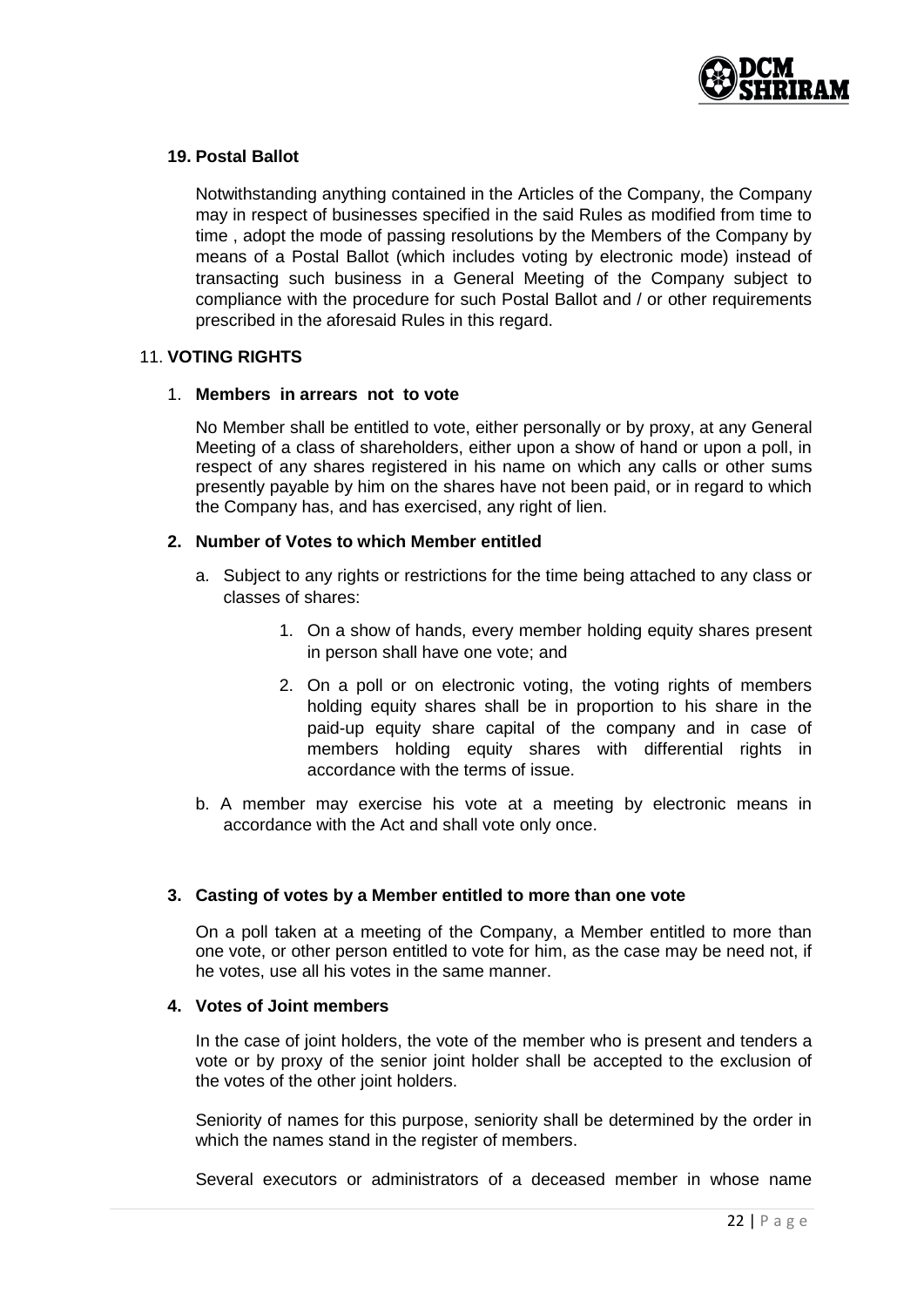

shares stand shall for the purpose of these Articles be deemed joint-holders thereof.

## **5. Representation at Meetings**

A body corporate (whether a company within the meaning of the Act or not) may, if it is a member of the Company, by a resolution of its Board of Directors or other Governing Body, authorize a person as it thinks fit, to act as its representatives at any meeting of the company or at any meeting of any class of members of the Company.

The person authorized by the resolution as aforesaid, shall be entitled to exercise the same rights and powers, including the right to vote by proxy, on behalf of the body corporate, which he represents, as that body could exercise if it was a natural person.

### **6. Votes in respect of shares of deceased or insolvent member**

Subject to the provisions of the Act and other provisions of these Articles, any person entitled under the Transmission Clause to any shares may vote at any general meeting in respect thereof as if he was the registered holder of such shares, provided that at least 48 (forty eight) hours before the time of holding the meeting or adjourned meeting, as the case may be, at which he proposes to vote, he shall duly satisfy the Board of his right to such shares, and give such indemnity (if any) as the Board may require unless the Board shall have previously admitted his right to vote at such meeting in respect thereof.

# **7. Vote of members of unsound mind and vote of minor**

A member of unsound mind, or in respect of whom an order has been made by any court having jurisdiction in lunacy, may vote, whether on a show of hands or on a poll, by his committee or other legal guardian and any such committee or guardian may, on a poll, vote by proxy. If any member be a minor, the vote in respect of his shares will be exercised by his guardian or any one of his guardian(s).

# **12. PROXY**

# **1. Deposit of Proxy**

The instrument appointing a proxy and the power  $-$  of  $-$  attorney or other authority, if any, under which it is signed or an notarised copy of that power or authority , shall be deposited at the registered office of the company not less than 48 hours before the time for holding the meeting or adjourned meeting at which the person named in the instrument proposes to vote, or, in the case of a poll, not less than 24 hours before the time appointed for the taking of the poll; and in default, the instrument of proxy shall not be treated as valid.

Every proxy (whether a member or not) shall be appointed in writing under the hand of the appointer or his attorney, or if such appointer is a corporation under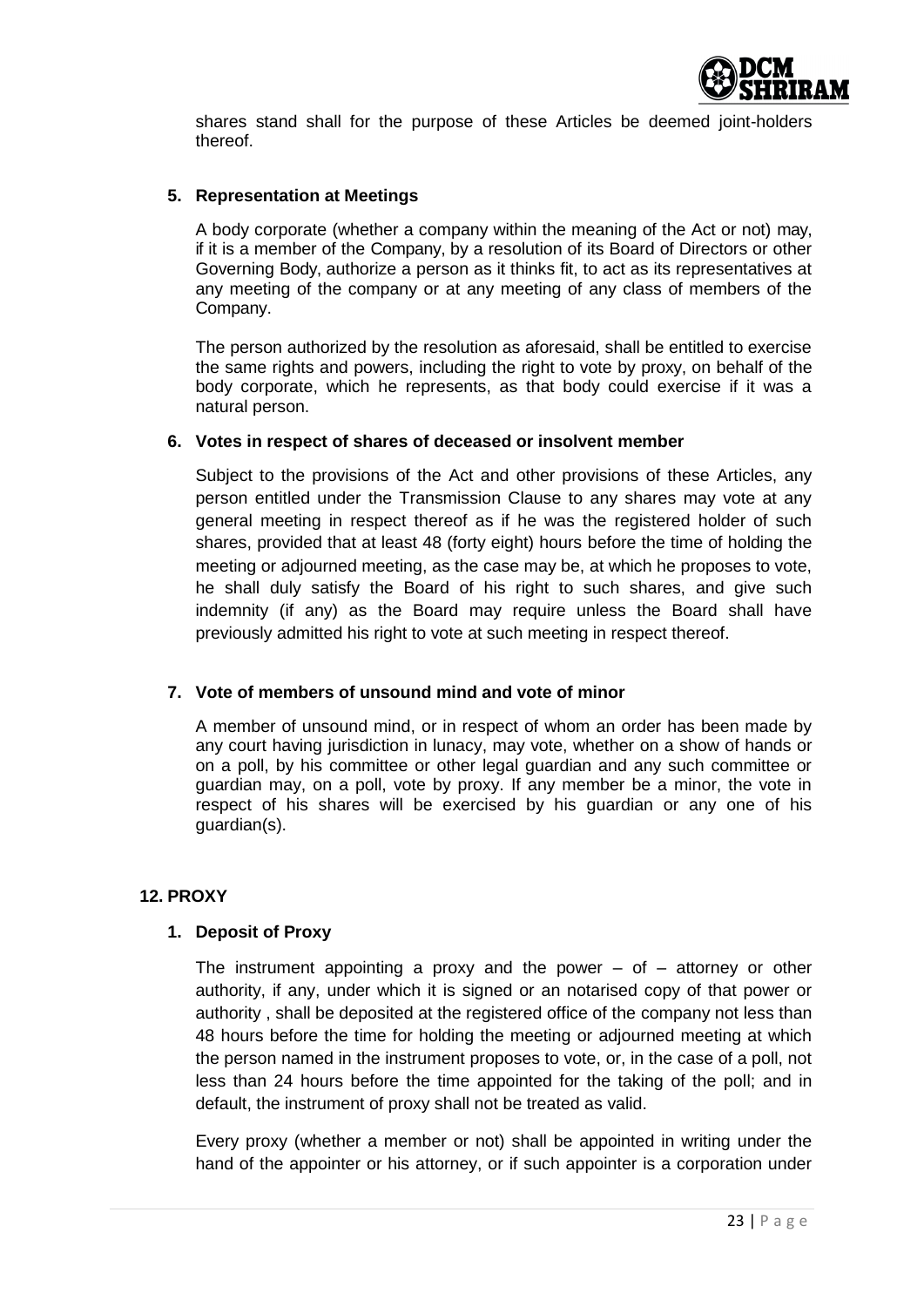

the common seal of such corporation, or be signed by an officer or any attorney duly authorized by it.

The proxy so appointed shall not have any right to speak at meetings.

# **2. Proxy to vote only on a poll**

A Member present by proxy shall be entitled to vote only on a poll.

# **3. Validity of a Proxy**

No instrument appointing a proxy shall be valid after the expiration of twelve months from the date of its execution.

# **4. Form of Proxy**

Every instrument of proxy shall, as nearly as circumstances will admit, be in any of the forms as prescribed under the Act and Rules.

# **5. Validity of votes given by proxy notwithstanding death of Member**

A vote given in accordance with the terms of any instrument of proxy shall be valid notwithstanding the previous death or insanity of the principal, or revocation of the proxy or of any power of attorney under which such proxy was signed, or the transfer of the share in respect of which the vote is given, provided that no intimation in writing of the death or insanity, revocation or transfer shall have been received at the office before the commencement of meeting or adjourned meeting in respect of which the proxy is used.

# **13. MINUTES OF MEETING**

# **1. Minutes of General Meeting and inspection thereof by Members**

- **a.** The Company shall cause minutes of all proceedings of every General Meeting to be kept by making within thirty days of the conclusion of every such meeting concerned, entries thereof in books kept for that purpose with their pages consecutively numbered.
- b. Each page of every such book shall be initialled or signed and the last page of the record or proceedings of each meeting in such books shall be dated and signed by the Chairman of the same meeting within the aforesaid period of thirty days or in the event of the death or inability of the Chairman within that period, by a Director duly authorised by the Board for the purpose.
- c. In no case shall the minutes of proceedings of a meeting be attached to any such books as aforesaid by pasting or otherwise.
- d. The minutes of each meeting shall contain a fair and correct summary of the proceedings thereat and shall be evidence of the proceedings recorded therein.
- e. All appointments of officers made at any meeting as aforesaid shall be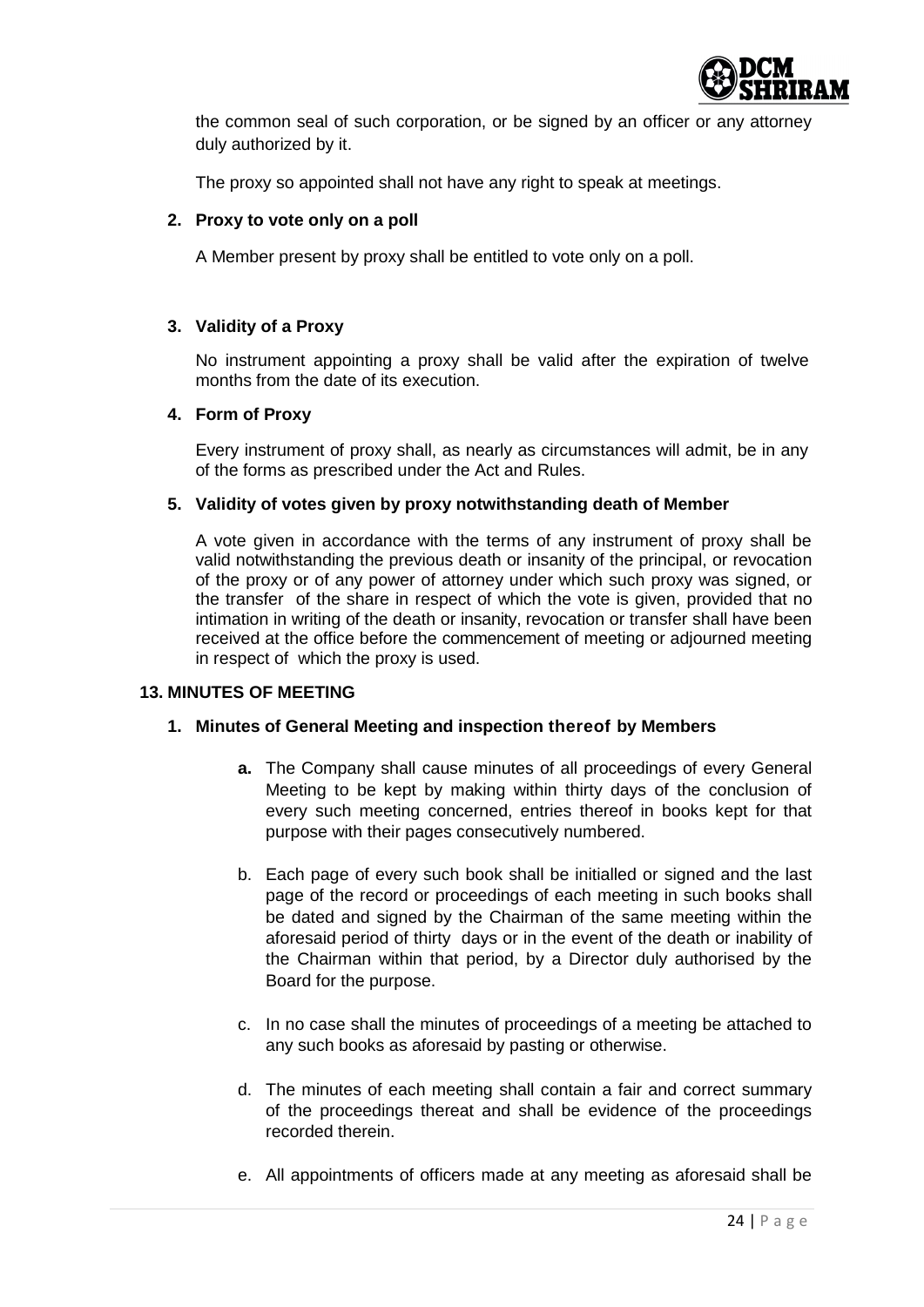

included in the minutes of the meeting.

- f. Nothing herein contained shall require or be deemed to require the inclusion in any such minutes of any matter, which in the opinion of the Chairman of the meeting:
	- 1. is or could reasonably be regarded as defamatory of any person, or
	- 2. is irrelevant or immaterial to the proceedings, or
	- 3. is detrimental to the interests of the Company.
- g. Any such minutes shall be conclusive evidence of the proceedings recorded therein.
- h. The book containing the minutes of proceedings of General Meetings shall be kept at the Office of the Company and shall be open during business hours for such periods not being less in the aggregate than two hours in such day as the Directors determine, to the inspection of any Member without charge.
- i. Any member shall be entitled to be furnished, within the time prescribed by the Act, after he has made a request in writing in that behalf to the Company and on payment of such fees as may be fixed by the Board, with a copy of any minutes referred to in sub-article (1) above:

Provided that a member who has made a request for provision of a soft copy of the minutes of any previous general meeting held during the period immediately preceding three financial years, shall be entitled to be furnished with the same free of cost.

# **14. DIRECTORS**

#### **1. Number of Directors**

Unless otherwise determined by a General Meeting of the Company and subject to the provisions of the Act and the Rules, the number of Directors shall not be less than three and more than fifteen.

#### **2. Retirement of directors by rotation**

The Board shall have the power to determine the Directors whose period of office is or is not liable to determination by retirement of Directors by rotation, subject to compliance of the provisions of the Act and the Rules.

# **3. Appointment of Chairman and Vice-Chairman etc.**

Subject to the requirements of the Act and the Rules, the Board shall appoint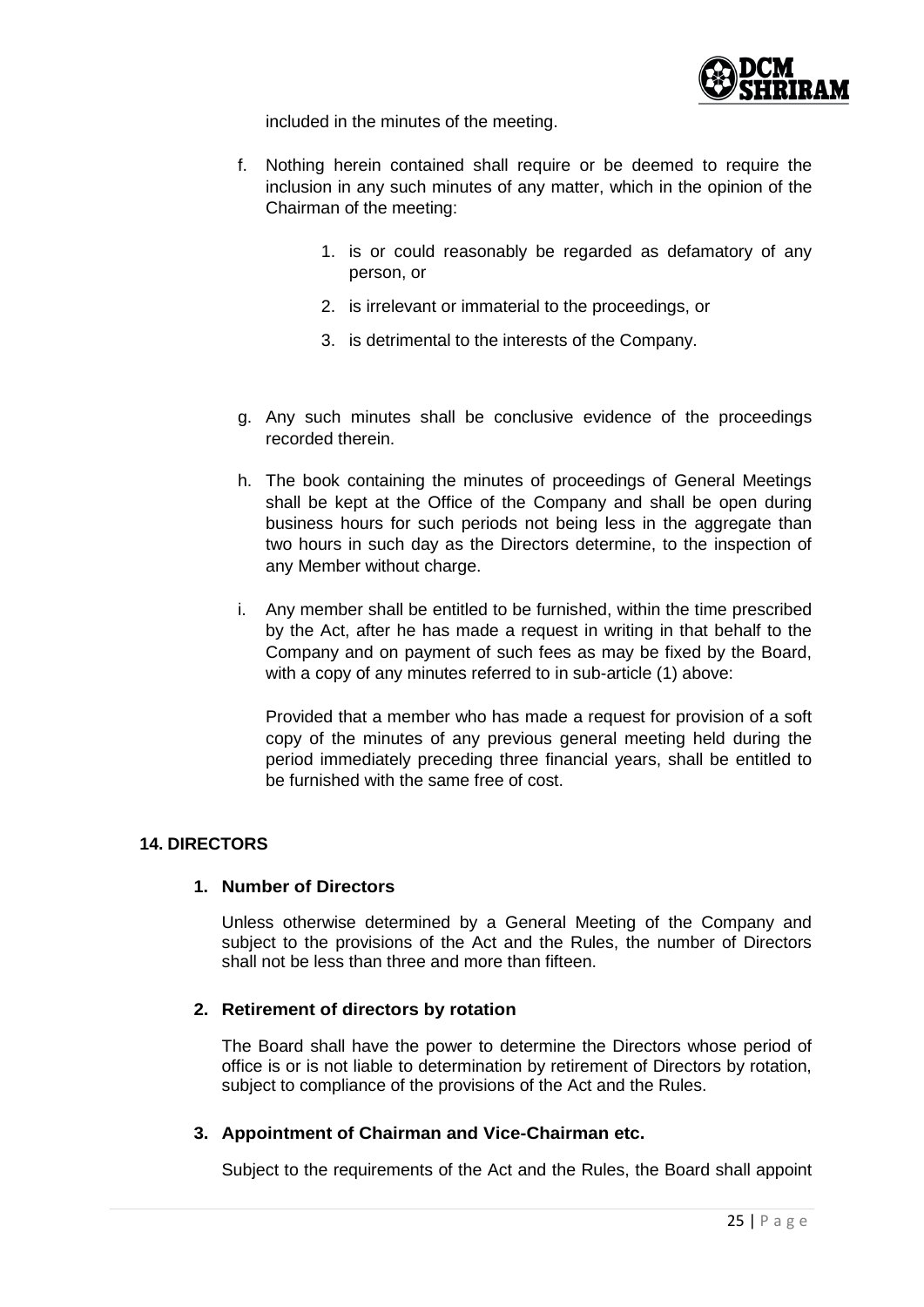

a Chairman and a Vice-Chairman of the Board. In the absence of Chairman, the Vice Chairman shall act as Chairman. So long as "A Group" is a member of the Company, the Chairman appointed by the Board shall be a Director nominated or designated by "A Group" pursuant to the provisions of these Articles, unless "A Group" agrees otherwise.

The Chairman of the Board shall be entitled to take the Chair of the every meeting of the Board. If at any meeting the Chairman and Vice Chairman are not present within fifteen minutes after the time appointed for holding the meeting or in the absence of Chairman, Vice Chairman present declines to act as Chairman, the Directors present may choose one of their members to be the Chairman of that meeting.

# **4. Nominee Directors**

The Board may appoint any person as a director nominated by any institution, in pursuance of the provisions of any law for the time being in force or of any agreement to which the Company is a party.

# **5. Debenture Director(s)**

If it is provided by the trust deed, securing or otherwise, in connection with any issue of Debentures of the Company that any person or persons shall have power to nominate a Director of the Company, then in the case of any and every such issue of Debentures, the person or persons having such power may exercise such power from time to time and appoint a Director accordingly. Any Director so appointed is herein referred to as a Debenture Director. A Debenture Director may be removed from office at any time by the person or persons in whom for the time being is vested the power under which he was appointed and another Director may be appointed in his place. A Debenture Director shall not be bound to hold any qualification shares.

# **6. Appointment of Alternate Director**

The Board may appoint an alternate director who is recommended for such appointment by a Director (hereinafter called the ―Original Director) to act for him during his absence for a period of not less than three months from India in accordance with the requirements of the Act and Rules made thereunder.

# **7. Director's power to appoint Additional Director**

Subject to the provisions of the Act, the Board shall have power at any time and from time to time to appoint any other qualified person to be an additional director, provided that the total number of directors and additional directors together shall not at any time exceed the maximum fixed under these Articles. Any such additional director shall hold office only up to the date of the next Annual General Meeting, but shall be eligible for appointment by the Company as a director at that meeting, subject to the provisions of the Act and the Rules.

# **8. Directors power to fill casual vacancies**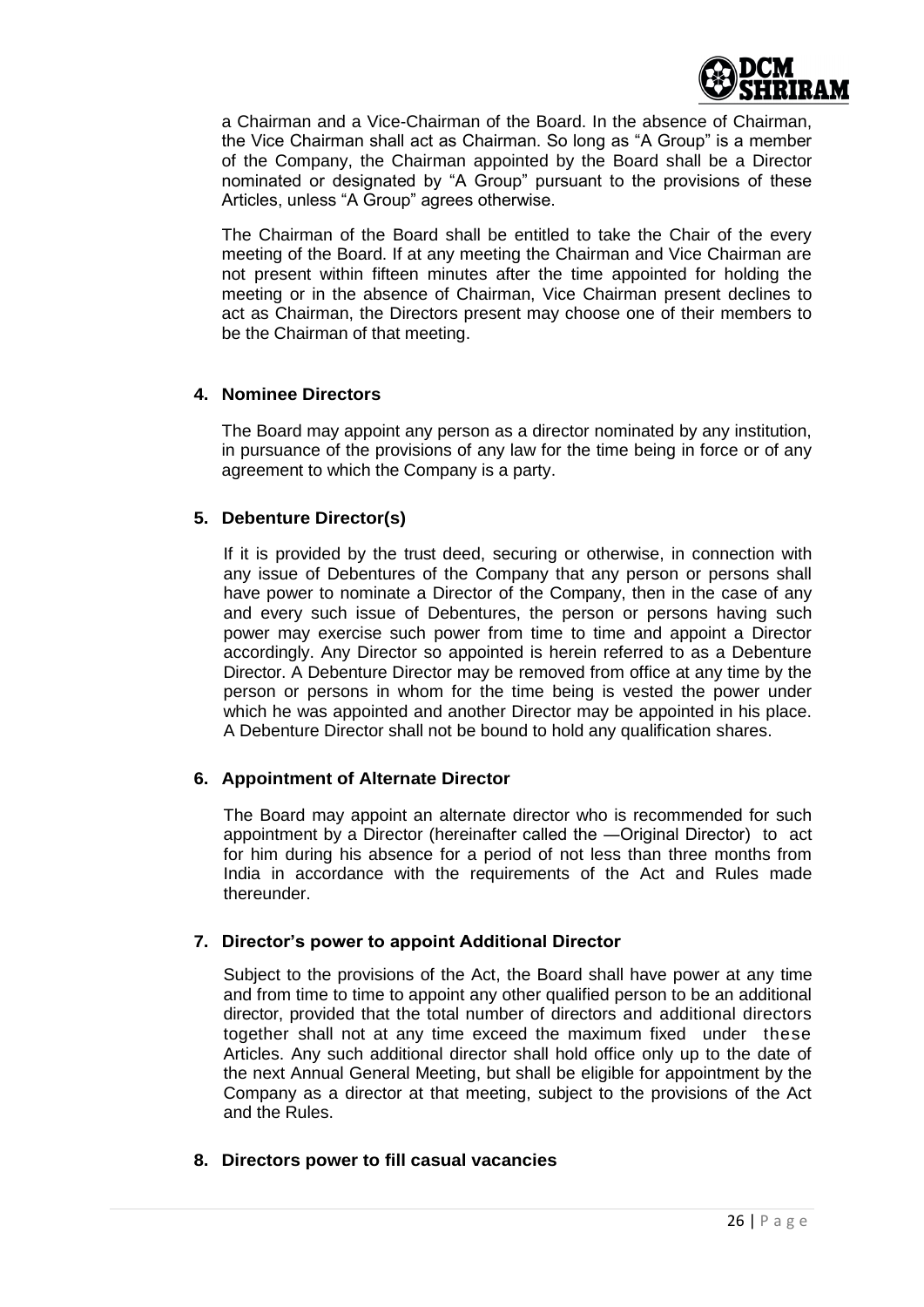

If the office of any director (other than independent director) appointed by the Company in general meeting is vacated before his term of office expires in the normal course, the resulting casual vacancy may be filled by the Board of Directors at a meeting of the Board. The Director (other than independent director) so appointed shall hold office only up to the date up to which the director in whose place he is appointed would have held office if it had not been vacated.

# **9. Remuneration of Directors**

The remuneration payable to the directors, including any managing or wholetime director or manager, if any, shall be determined in accordance with and subject to the provisions and procedure laid down in the Act. Subject to the provisions of the Act, a Director may be paid remuneration either by way of a monthly payment or at a specified percentage of the net profits of the Company as commission or partly by one way and partly by the other.

The fee payable to a Director for attending each meeting of the Board or Committee thereof shall be decided by the Board of Directors from time to time within the maximum limits of such fees that may be prescribed under the Act or the Rules.

# **10. Expenses incurred by directors**

In addition to the remuneration payable to them in pursuance of the Act, the directors may be paid all travelling, hotel and other expenses properly incurred by them:

- a. in attending and returning from meetings of the Board of Directors or any committee thereof or general meetings of the Company; or
- b. in connection with the business of the Company.

#### **11. Special remuneration for extra services rendered by a Director**

Subject to the provisions of the Act, if any Director is called upon to perform extra services or special exertion or efforts (which expression shall include work done by a Director as a member of any Committee formed by the Directors), the Board may arrange with such Director for such special remuneration for such extra services or special exertion or efforts either by a fixed sum or otherwise as may be determined by the Board, subject at all times to compliance with the requirements of applicable laws in this regard.

#### **12. Directors may act notwithstanding any vacancy**

The continuing Directors may act notwithstanding any vacancy in their body but if and so long as their number is reduced below the minimum number fixed by Articles the continuing Directors, not being less than two, may act for the purpose of increasing the number of Directors to that number, or for summoning a General Meeting, but for no other purpose.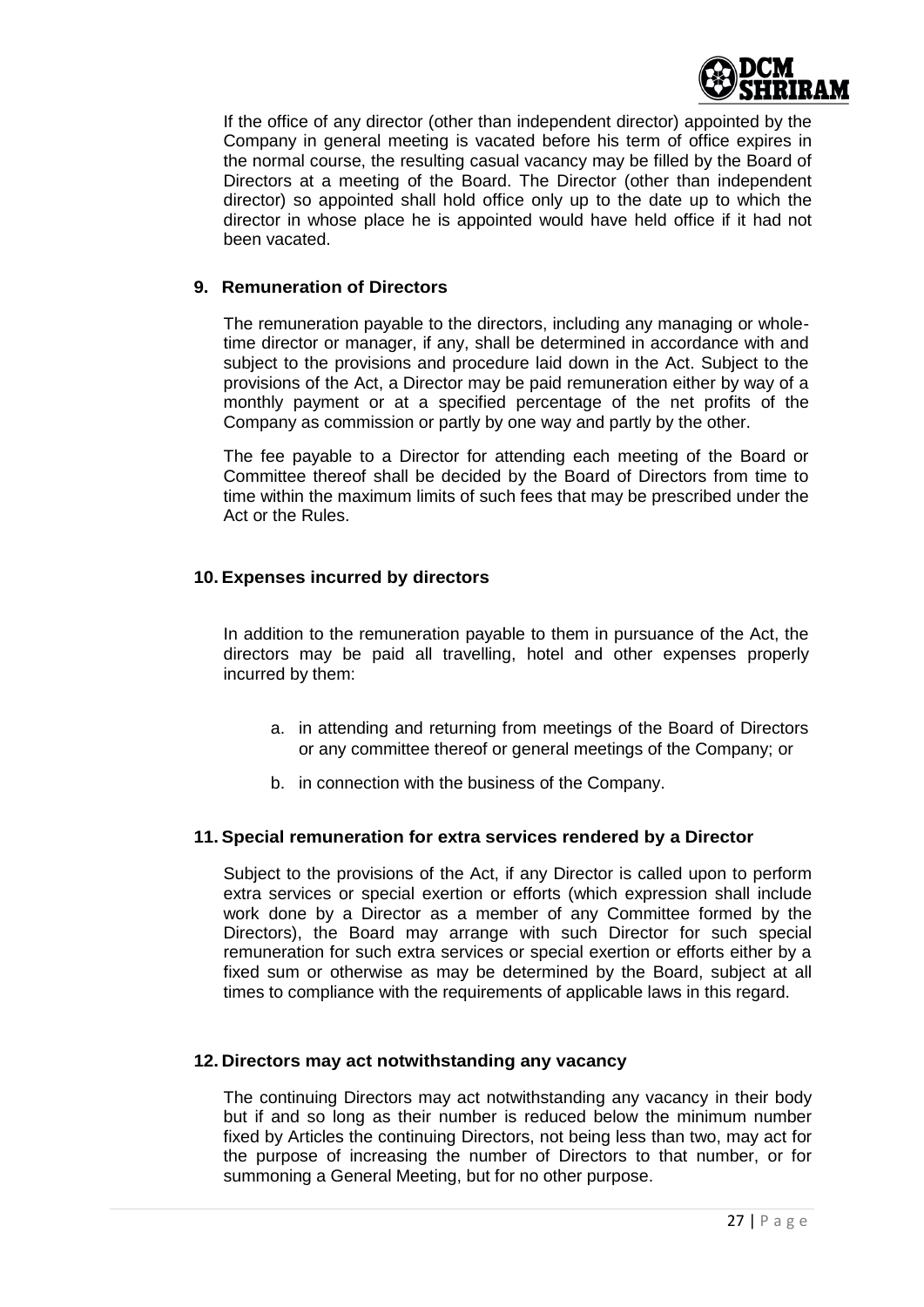

# **15. MANAGING DIRECTOR(S)**

## **Board may appoint Managing Director(s)**

The Board may from time to time, appoint one or more of their body to be Managing Director or managing directors of the Company and designate one of them as Managing Director & Chief Executive Officer, and may, from time to time, remove or dismiss him from office, and appoint another in his place but his appointment shall be subject to determination ipso facto if he ceases from any cause to be a Director of the Company.

The Board may, from time to time, entrust to and confer upon a managing director for the time being, such of the powers exercisable under these presents by the Directors as it may think fit, and may confer such powers for such time, and to be exercised for such objects and purposes, and upon such terms and conditions, and with such restrictions as it may thinks expedient, and may from time to time revoke, withdraw alter or vary all or any of such powers.

The remuneration of a managing director shall be such as may from time to time be fixed by the Board subject to the provisions of Section 197 or any other applicable provisions of the Act or any other Regulations as may be applicable.

Subject to the provisions of Section 152 of the Act, the Managing Director(s) appointed by the Board of Directors shall not be liable to retire by rotation.

Subject to the provisions of Section 203 and applicable provisions of the Listing Regulations, the Board may appoint the Managing Director and Chief Executive Officer as the Chairperson of the Company.

# **16. MEETINGS OF DIRECTORS**

#### **1. Meeting of Directors**

The Directors may meet together as a Board for the dispatch of business from time to time, and shall hold at least four such meetings every year in such manner that not more than one hundred twenty days shall intervene between two consecutive meetings. The Directors may adjourn and otherwise regulate their meetings as they think fit.

The directors may meet through video conferencing or other audio-visual means for considering such matters as are not prohibited by the provisions of the Act or the Rules.

The Chairperson or any one Director may, or the company secretary on the requisition of a Director shall on the direction of Chairperson or the Whole-time Director, at any time, summons a meeting of the Board.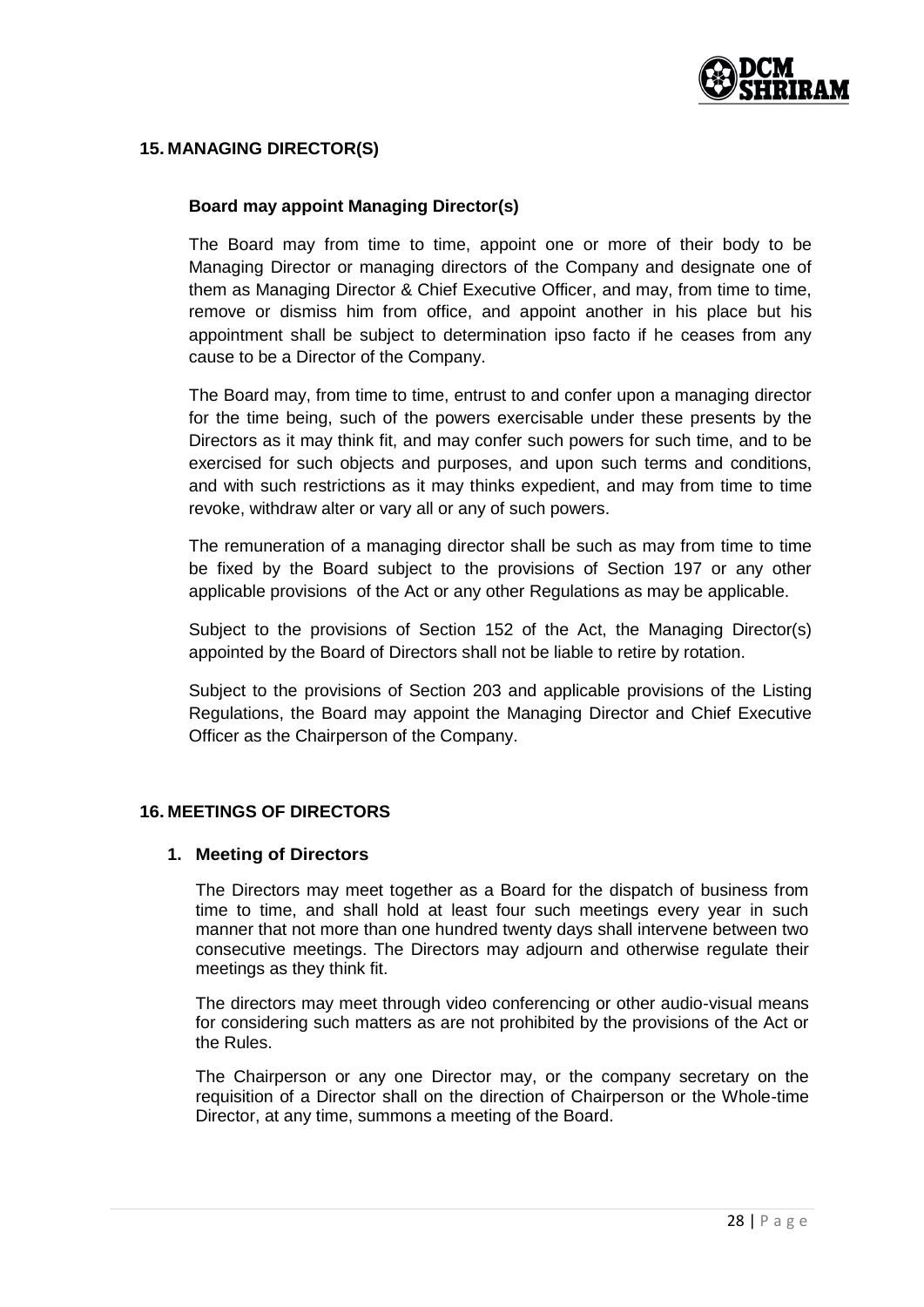

## **2. Participation through Electronic Mode**

The participation of Directors in a meeting of the Board may be either be in person or through video conferencing or other audio-visual means or any other mode, as may be prescribed by the Act or Rules.

#### **3. Quorum**

The quorum for a meeting of the Board shall be as provided in the Act. If a meeting of the Board could not be held for want of quorum, then the meeting shall automatically stand adjourned to such other date and time (if any) as may be fixed by the Chairman not being later than seven days from the date originally fixed for the meeting.

### **4. Decisions at Board meetings**

Save as otherwise expressly provided in the Act, questions arising at meetings of the Board of Directors or a Committee thereof shall be decided by a majority of the votes, provided that such majority shall in any and all cases include affirmative vote of at least one of the director representing "A Group". In case of an equality of votes, the chairperson of the Board shall have a second or casting vote.

### **5. Directors may appoint Committees**

Subject to the compliance of the applicable provisions of the Act, Rules made thereunder and these Articles, the Board may, delegate any of their powers to a committee or committees of the Board consisting of such members of its body, as it thinks fit, provided that so long as "A Group" is member of the Company, all Committees so appointed shall unless otherwise agreed to by the nominee of "A Group" or required by law, have at least one Director representing "A Group" as member. The Board, from time to time, may revoke and discharge any such committee either wholly or in part and either as to person or purposes, but every committee of the Board so formed shall in the exercise of the powers so delegated conform to any regulations that may from time to time be imposed on it by the Board. Subject to the requirements of applicable laws, all acts done by any such committee of the Board in conformity with such regulations shall have the like force and effect as if done by the Board.

#### **6. Meetings of Committees**

The meetings and proceedings of any such committee of the Board consisting of two or more Members shall be governed by the provisions herein contained for regulating the meetings and proceedings of the Directors so far as the same are applicable thereto.

A committee may meet and adjourn as it thinks fit. Questions arising at any meeting of a committee shall be determined by a majority of votes of the members present and in case of an equality of votes, the chairperson of the Committee shall have a casting vote.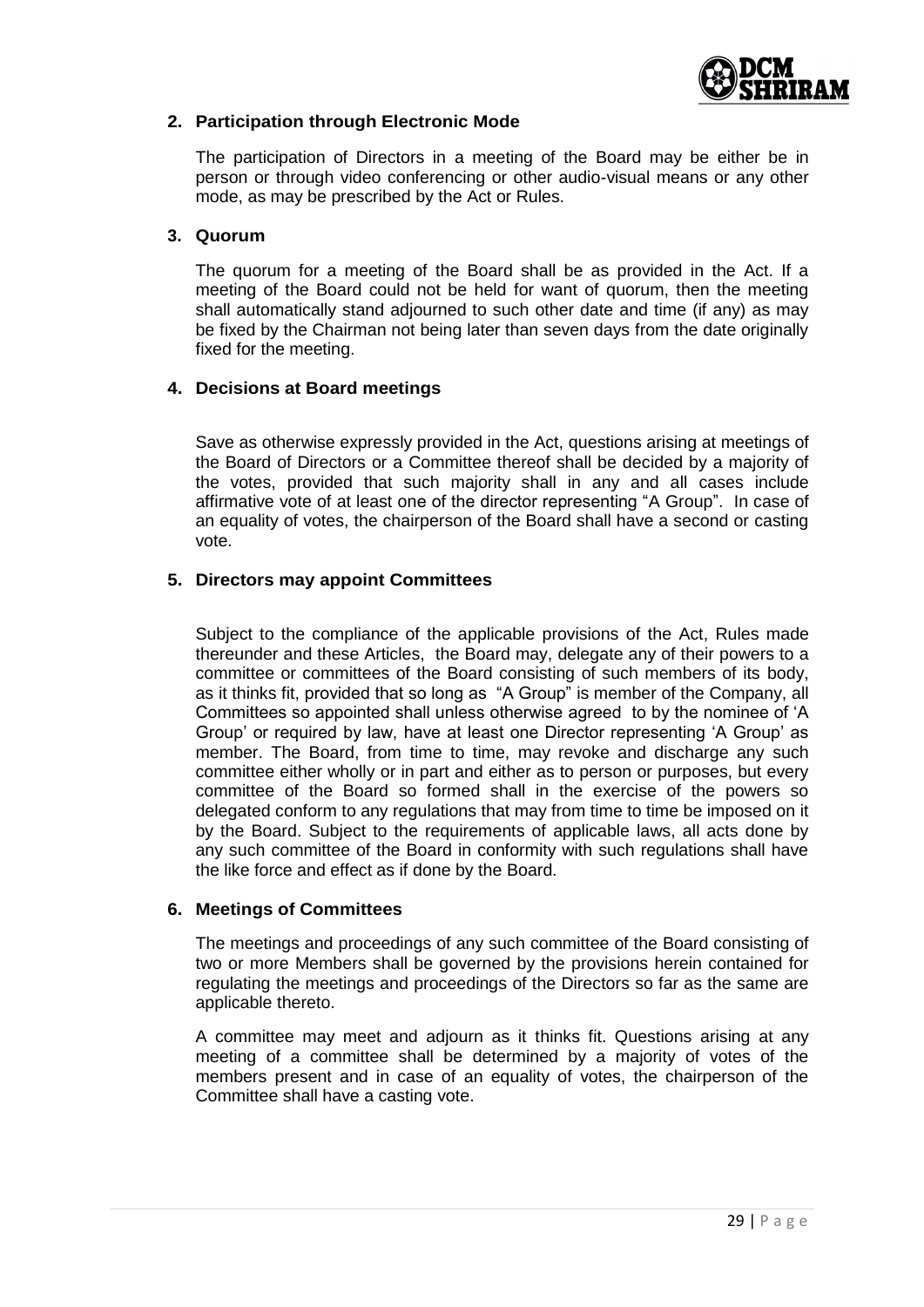

# **7. Resolution by circulation**

Save as otherwise expressly provided in the Act, a resolution in writing, signed, whether manually or by secure electronic mode, by majority of the members of the Board or of a Committee thereof, for the time being entitled to receive notice of a meeting of the Board or Committee, shall be valid and effective as if it had been passed at a meeting of the Board or Committee, duly convened and held.

## **8. Acts of Board or Committee valid notwithstanding defect**

All acts done by any meeting of the Board or by a committee of the Board, or by any person acting as a Director shall, notwithstanding that it shall afterwards be discovered that there was some defect in the appointment or continuance in the office, of such Directors or persons acting as aforesaid, or that they or any of them were disqualified or had vacated office or that the appointment of any of them had been terminated by virtue of any provisions contained in the Act or in these Articles, be as valid as if every such person had been duly appointed or had duly continued in office, and was qualified to be a Director and had not vacated his office or his appointment had not been terminated; provided that nothing in this Article shall be deemed to give validity to acts done by a Director after his appointment has been shown to the Company to be invalid or to have terminated.

# **9. Minutes of proceedings of the meetings of the Board**

Subject to the provisions of the Act, the Company shall cause minutes of all proceedings of every meeting of the Board and committee thereof. The minutes of each meeting shall contain a fair and correct summary of the proceeding thereat. The Chairman shall exercise an absolute discretion in regard to the inclusion or non-inclusion of any matter in the minutes on the grounds specified in this sub clause. Minutes of meetings kept in accordance with the aforesaid provisions shall be conclusive evidence of the proceedings recorded therein.

# **17. POWERS OF DIRECTORS**

# **1. General Powers vested in the Board**

The management of the business of the Company shall be vested in the Board and the Board may, subject to the requirements of applicable laws, exercise all such powers, and do all such acts and things, as the Company is by its Memorandum of Association or Articles of Association or otherwise authorized to exercise or do.

# **2. Execution of negotiable instruments**

All cheques, promissory notes, drafts, hundies, bills of exchange, and other negotiable instruments, and all receipts for moneys paid to the Company, shall be signed, drawn, accepted, endorsed, or otherwise executed, as the case may be, by such person and in such manner as the Board shall from time to time by resolution determine.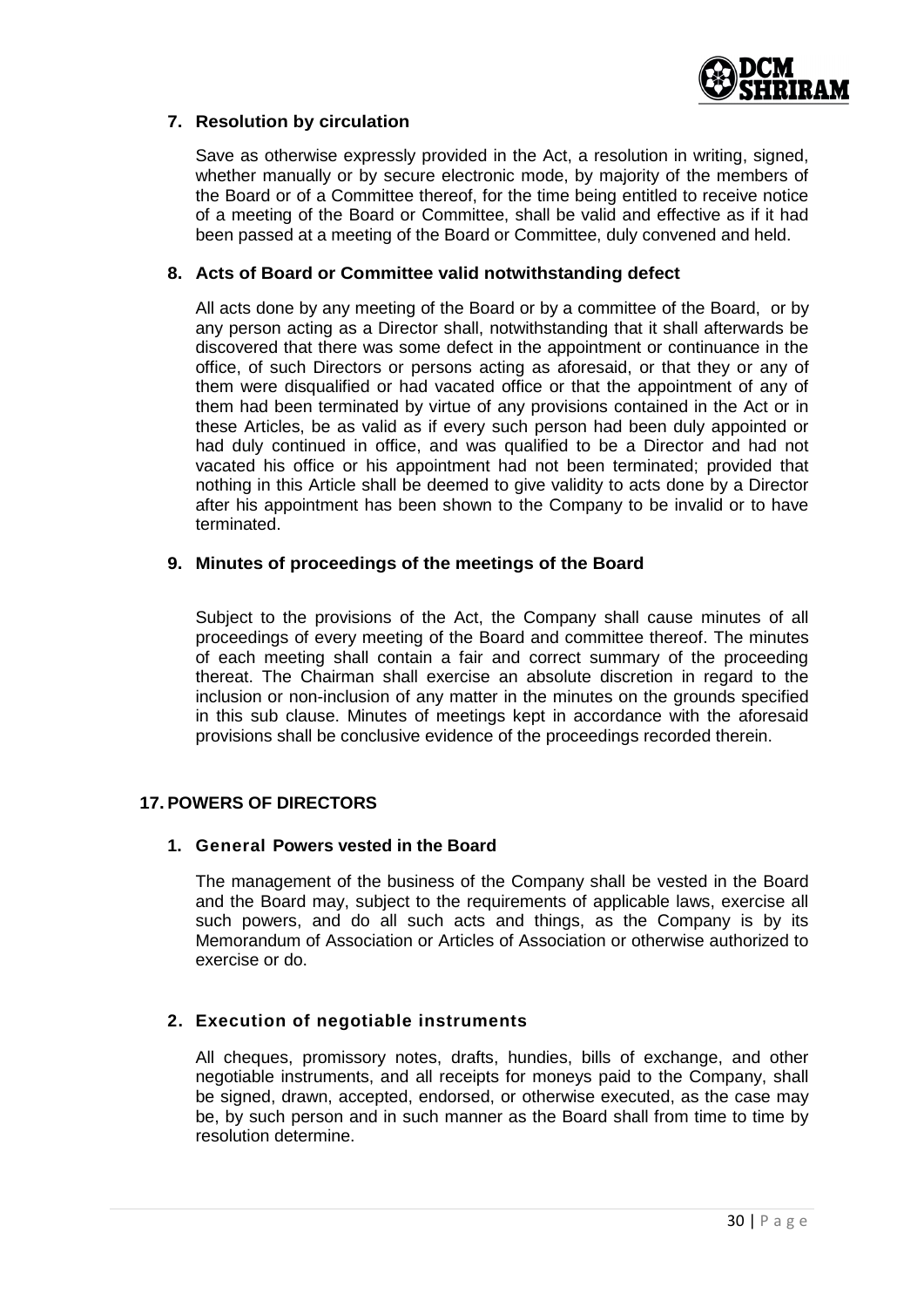

# **3. Statutory Registers**

The Company shall subject to the provisions of the Act and the Rules, keep and maintain either in physical or electronic form at its Office or such other place/s as the Board may, decide, the statutory registers including register of charges, register of members, register of debenture holders, register of any other security holders, the register and index of significant beneficial Owners and annual return, register of loans, guarantees, security and acquisitions, register of investments not held in its own name and register of contracts and arrangements for such duration and in such manner and containing such particulars as prescribed by the Act and the Rules. The registers and copies of annual return which members or other persons entitled under the Act and/or Rules shall be open for inspection during 11.00 a.m. to 1.00 p.m. on all working days, other than Saturdays, by the members free of charge and others on payment, of such fees as may be fixed by the Board but not exceeding the limits prescribed by the Rules. Extracts there from may be allowed to be taken and copies or extracts there from supplied on payment of such fees as may be fixed by the Board but not exceeding the ceiling fixed by the Act and/or the Rules.

# **4. Foreign register**

- a. The Company may exercise the powers conferred on it by the Act with regard to the keeping of a foreign register; containing the names and particulars of the members, debenture holders, other security holders or beneficial owners residing outside India and the Board may (subject to the provisions of the Act) make and vary such regulations as it may think fit with respect to the keeping of any such register.
- b. The foreign register shall be open for inspection and may be closed, and extracts may be allowed to be taken there from and copies thereof may be furnished, in the same manner, mutatis mutandis, as is applicable to the register of members.

# **18. MANAGEMENT**

# **Chief Executive Officer, Chief Financial Officer and Company Secretary**

Subject to the provisions of the Act and applicable Rules made thereunder:

- a. A Chief Executive Officer, Chief Financial Officer and Company Secretary may be appointed by the Board for such term, at such remuneration and upon such conditions as it may think fit; and any Chief Executive Officer, Chief Financial Officer and Company Secretary so appointed may be removed by means of a resolution of the Board; the Board may appoint one or more chief executive officers for each of its multiple businesses.
- b. A director may be appointed as Chief Executive Officer, Chief Financial Officer or Company Secretary.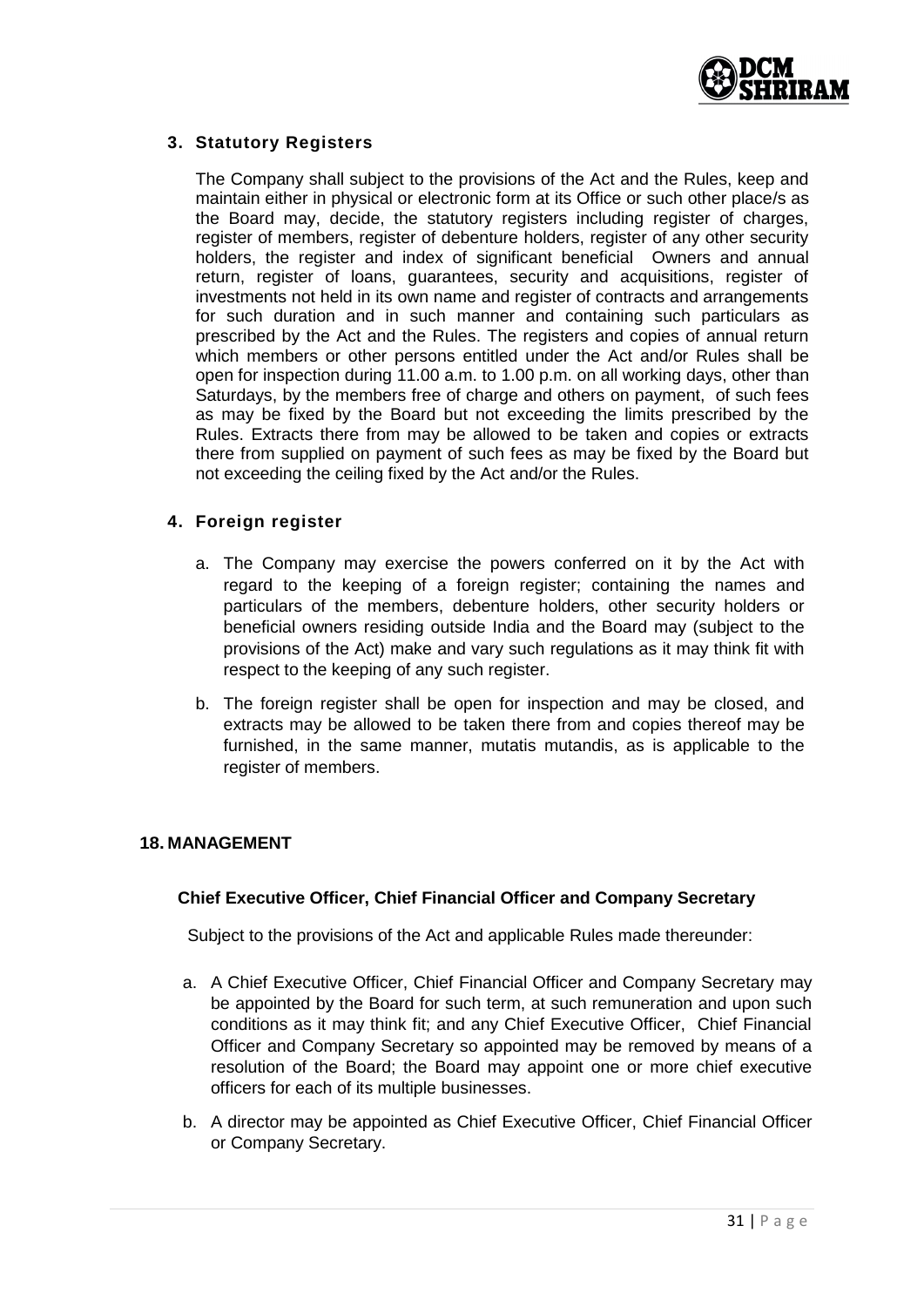

# **19. THE SEAL**

## **The Seal, its custody and use**

- **a.** The Board shall provide a Common Seal for the purposes of the Company, and shall have power from time to time to destroy the same and substitute a new Seal in lieu thereof, and the Board shall provide for the safe custody of the Seal for the time being, and the Seal shall never be used except by the authority of the Board or a committee of the Board previously given.
- **b.** Subject to the provisions of the Act and these Articles every deed or other instrument to which the seal of the Company is required to be affixed, by the authority of the resolution of the Board shall, unless the same is executed by a duly constituted attorney of the company, be signed by at least one Director and shall be countersigned by another Director or the secretary or some other person appointed by the Board for the purpose, on every such deed or instrument.
- **c.** The Company shall also be at liberty to have an Official Seal in accordance with the provisions of the Act, for use in any territory, district or place outside India and such power shall accordingly be vested in the Board or by or under the authority of the Board granted, in favour of any person appointed for the purpose.

# **20. DIVIDENDS**

#### **1. Division of profits**

The profits of the Company, whether capital or revenue, shall, subject to any special rights relating thereto created or authorized to be created by these Articles, and subject to the provisions of these Articles, be divisible among the members in proportion to the amount of Capital paid up or credited as paid up on the shares held by them respectively. No dividend or other moneys payable in respect of a share shall bear interest against the company unless otherwise provided by the rights attached to the share.

#### **2. The Company in General Meeting may declare a Dividend**

The Company in General Meeting may declare Dividends to be paid to Members according to their respective rights. N o Dividends shall exceed the amount recommended by the Board, but the Company in General Meeting may declare a lesser Dividend.

# **3. Dividends to be paid only out of profits**

a. No Dividend shall be declared or paid otherwise than in cash out of profits of the financial year arrived at after providing for depreciation in accordance with the provisions of the Act, or out of the profits of the Company for any previous financial year or years arrived at after providing for depreciation in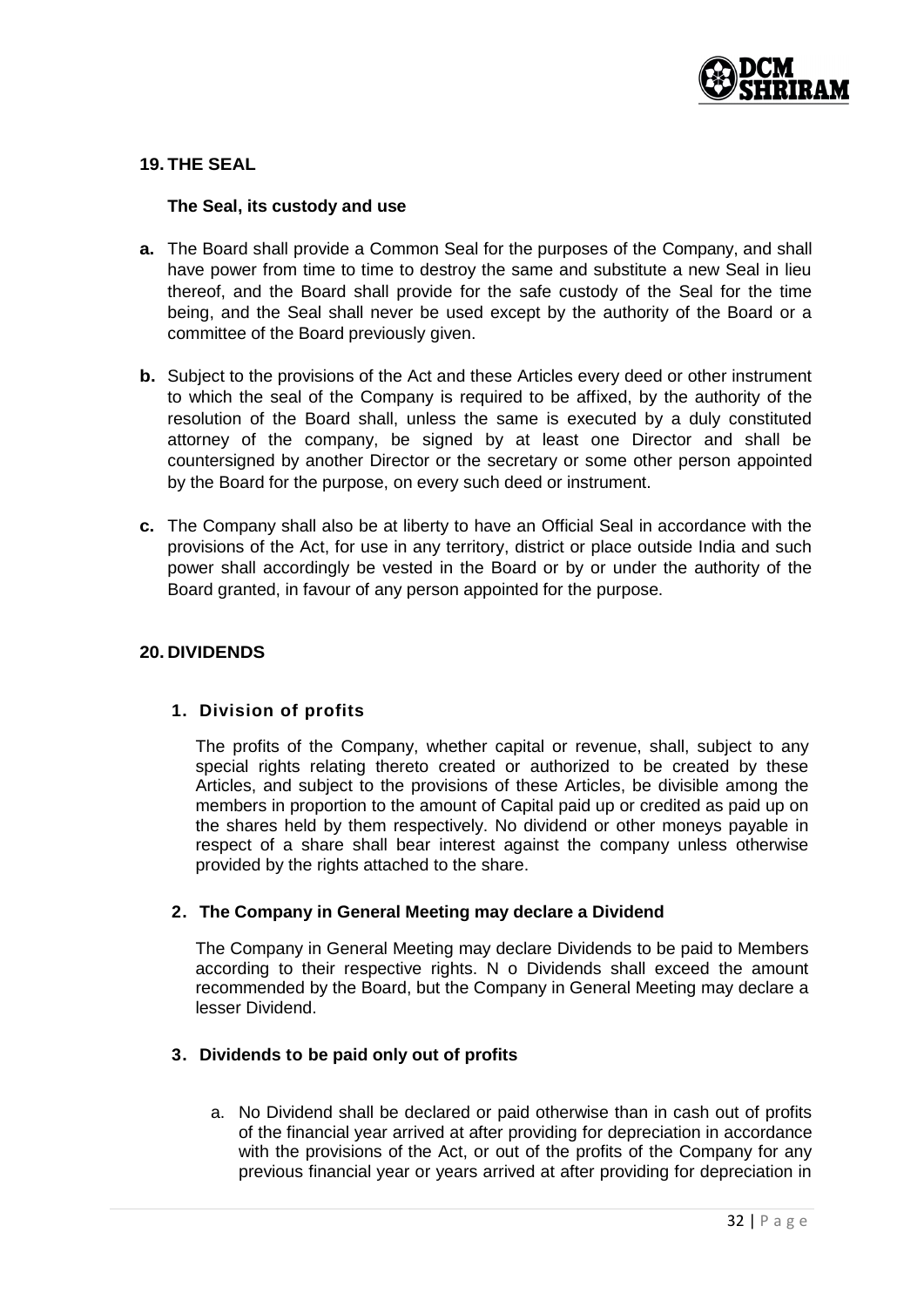

accordance with those provisions and remaining undistributed or out of both. Provided that:

- 1. if the Company has not provided for depreciation for any previous financial year or years, it shall, before declaring or paying a Dividend for any financial year, provide for such depreciation out of the profits of the financial year or out of the profits of any other previous financial year or years;
- 2. if the Company has incurred any loss in any previous financial year or years the amount of the loss or any amount which is equal to the amount provided for depreciation for that year or those years whichever is less, shall be set off against the profits of the Company for the year for which the dividend is proposed to be declared or paid or against the profits of the Company for any previous financial year or years arrived at in both cases after providing for depreciation in accordance with the provisions of the Act or against both.
- b. Where owing to inadequacy or absence of profits in any year, the Company proposes to declare a dividend out of the accumulated profits earned by the Company in previous years and such declaration of dividend shall not be made except in accordance with such rules, as may be promulgated by the Central Government in this behalf, and where any such declaration is not in accordance with such rules, such declaration shall not be made except with the previous approval of the Central Government.

# **4. Reserve funds**

The Board may, before recommending any dividend, set aside out of the profits of the Company such sums as it thinks fit as a reserve or reserves which shall, at the discretion of the Board, be applied for any purpose to which the profits of the Company may be properly applied, including provision for meeting contingencies or for equalizing dividends; and pending such application, may, at the like discretion, either be employed in the business of the Company or be invested in such investments (other than shares in the Company) as the Board may, from time to time, think fit.

The Board may also carry forward any profits which it may consider necessary not to divide without setting them aside as a reserve.

#### **5. Interim Dividend**

The Board may, from time to time, declare and pay to the Members such interim dividend as in their judgment the profits of the Company justifies, subject to the requirements of the Act and the Rules.

# **6. Capital paid up in advance at interest not to earn Dividend**

Where Capital is paid in advance of calls, such Capital may carry interest but shall not in respect thereof confer a right to Dividend or to participate in profits.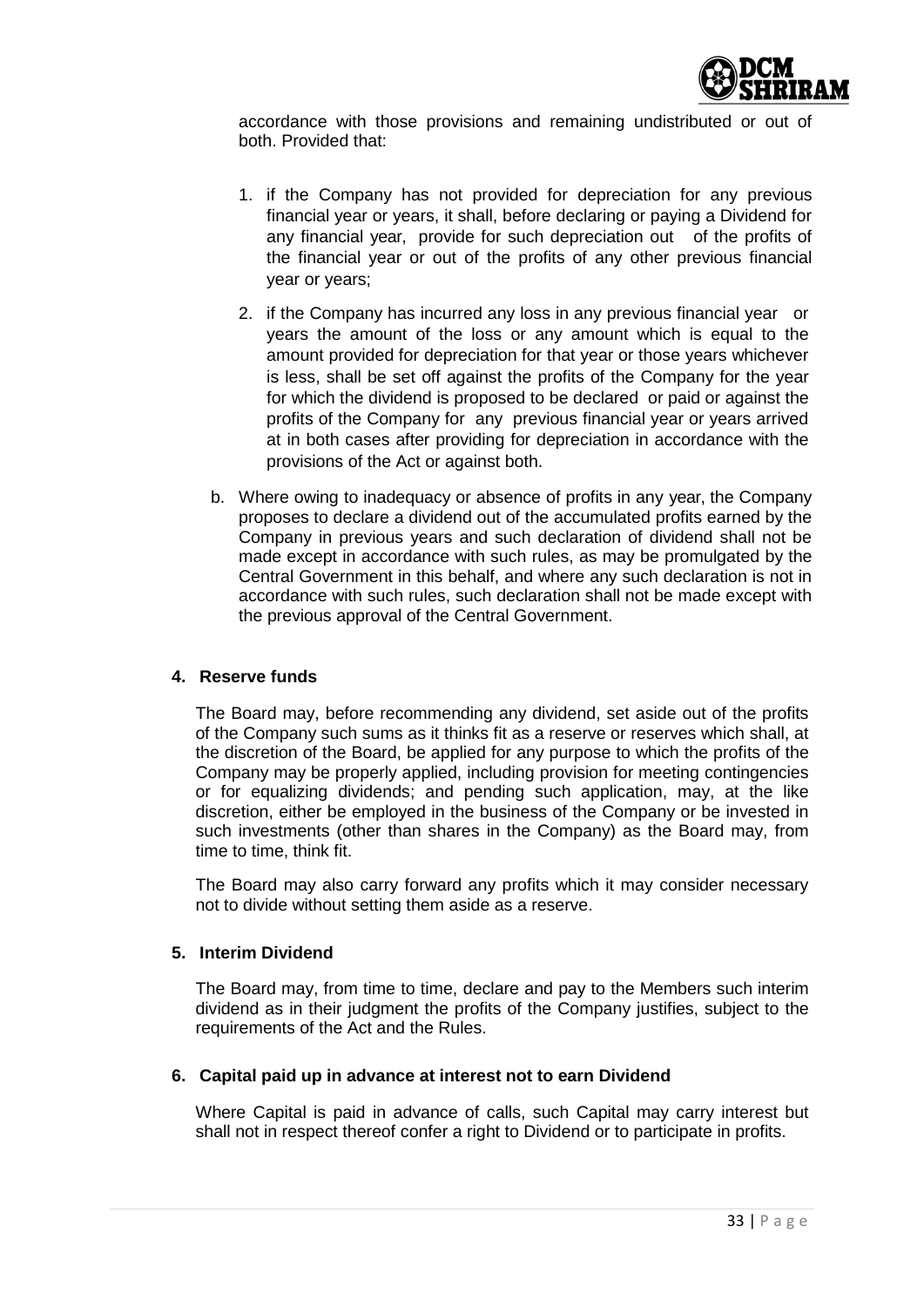

## **7. Dividends in proportion to amount paid-up**

All Dividends shall be apportioned and paid proportionately to the amount paid or credited as paid on the Shares during any portion or portions of the period in respect of which the Dividend is paid; but if any Share is issued on terms providing that it shall rank for Dividend as from a particular date, such Share shall rank for dividend accordingly.

### **8. Retention of Dividends**

Subject to the provisions of the Act, the Board may retain the Dividends payable upon Shares in respect of which any person is under these Article entitled to become a Member or which any person under that Article is entitled to transfer, until such person shall become a Member in respect of such Shares or shall duly transfer the same.

### **9. Transfer of Shares must be registered**

A transfer of shares shall not pass the right to any Dividend declared thereon before the registration of the transfer.

### **10. Remittance of Dividends**

Unless otherwise directed, any Dividend may be paid by Cheque or warrant or electronic transfer advice dispatched to the registered address of the Member or person entitled or in the case of joint-holders to that one of them first named in the Register of Members in respect of the joint- holdings. Every such cheque or warrant shall be made payable to the order of the person to whom it is sent. The Company shall not be liable or responsible for any cheque or warrant lost in transit, or for any dividend lost to the Member or person entitled thereto by the forged endorsement of any cheque or warrant or the fraudulent recovery of the dividend by any other means.

#### **11. Unclaimed dividend**

Dividend unclaimed will be dealt with in accordance with the provisions of the Act and Rules as may be applicable from time to time.

### **12. Waiver of Dividends**

The waiver in whole or in part of any dividend on any share, by any document (whether or not under Seal) shall be effective only if such document is signed by the member (or the person entitled to the share in consequence of the death or bankruptcy of the holder) and delivered to the Company and if or to the extent the same is accepted as such or acted upon by the Board.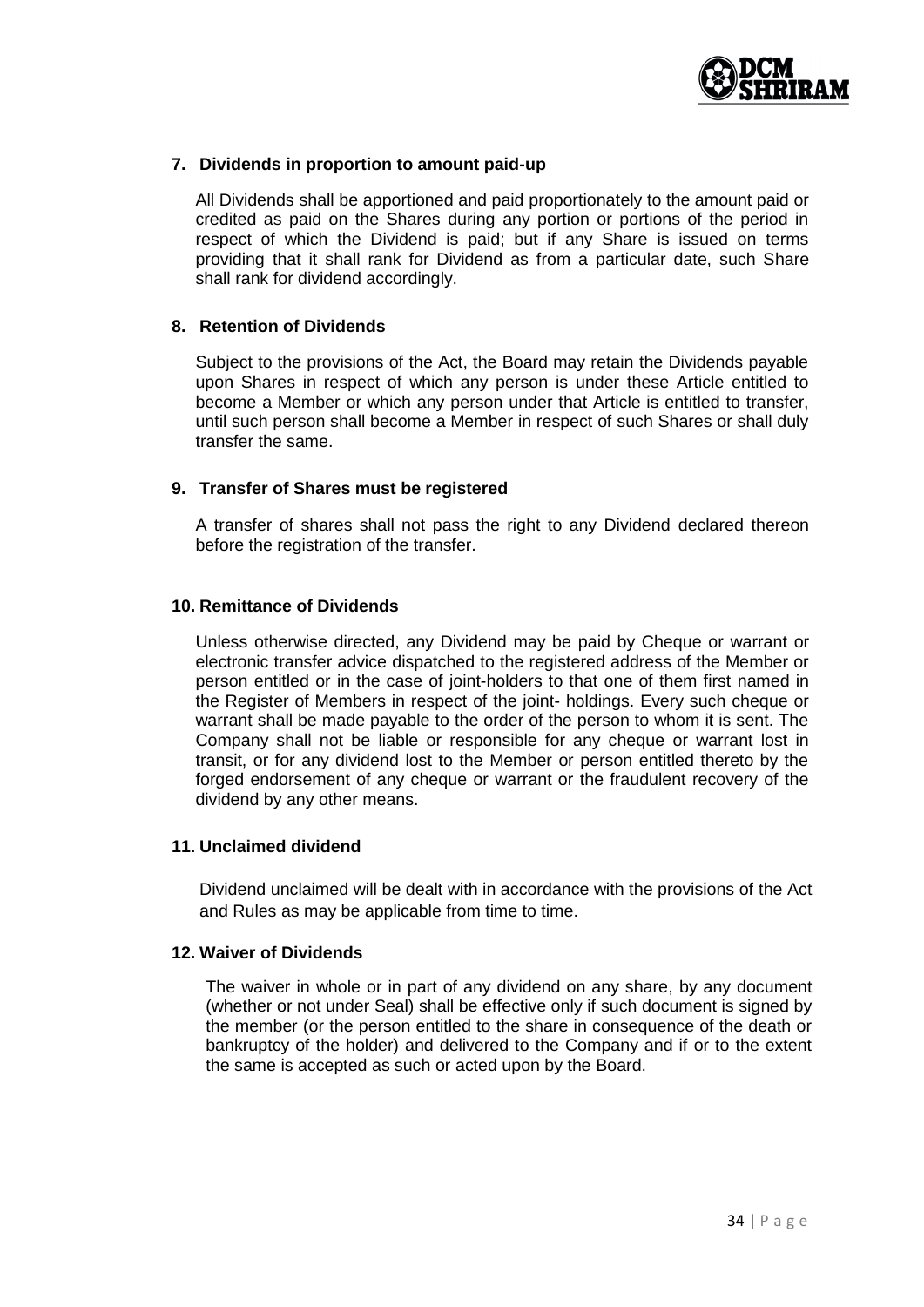

# **21. CAPITALISATION OF PROFITS**

- a. The Company in General Meeting may resolve that any amounts forming part of the undivided profits of the Company standing to the credit of the Statement of Profit and loss or any capital redemption reserve account, or otherwise available for dividend (or representing premium received on the issue of shares and standing to the credit of the Share Premium Account) be capitalised and distributed among such of the shareholders as would be entitled to receive the same if distributed by way of Dividend and in the same proportions on the footing that they become entitled thereto as capital and that all or any part of such capitalized fund be applied on behalf of such shareholders in paying up in full either at par or at such premium as the resolution may provide, any unissued Shares or Debentures or debenture stock of the Company which shall be distributed accordingly or in or toward payment of the uncalled liability on any issued Shares or Debentures or debenture-stock and that such distribution or payment shall be accepted by such shareholders in full satisfaction of their interest in the said capitalised sum, provided that a Share Premium Account and a capital redemption reserve account may, for the purpose of this Article, only be applied in the paying of any unissued shares to be issued to members of the Company as fully paid bonus shares.
- b. A General Meeting may resolve that any surplus moneys arising from the realisation of any capital assets of the Company, or any investments representing the same, or any other undistributed profits of the Company not subject to charge for income tax be distributed among the Members on the footing that they receive the same as Capital.
- c. For the purpose of giving effect to any resolution under the preceding paragraphs of this Article, the Board may settle any difficulty which may arise in regard to the distribution as it thinks expedient, and in particular may issue fractional certificates, and may fix the value for distribution of any specific assets, and may determine that such cash payments shall be made to any Members upon the footing of the value so fixed or that fractions of less value than Rs.10/ may be disregarded in order to adjust the rights of all parties, and may vest any such cash or specific assets in trustees upon such trusts for the person entitled to the Dividend or capitalised fund as may seem expedient to the Board. Generally do all acts and things required to give effect thereto.

# **22. ACCOUNTS**

a) The Company shall keep at its Registered Office proper books of accounts as required by Section 128 of the Act with respect to:

(i) all sums of money received and expended by the Company and the matters in respect of which the receipt and expenditure take place;

- (ii) all sales and purchases of goods by the Company; and
- (iii) the assets and liabilities of the Company;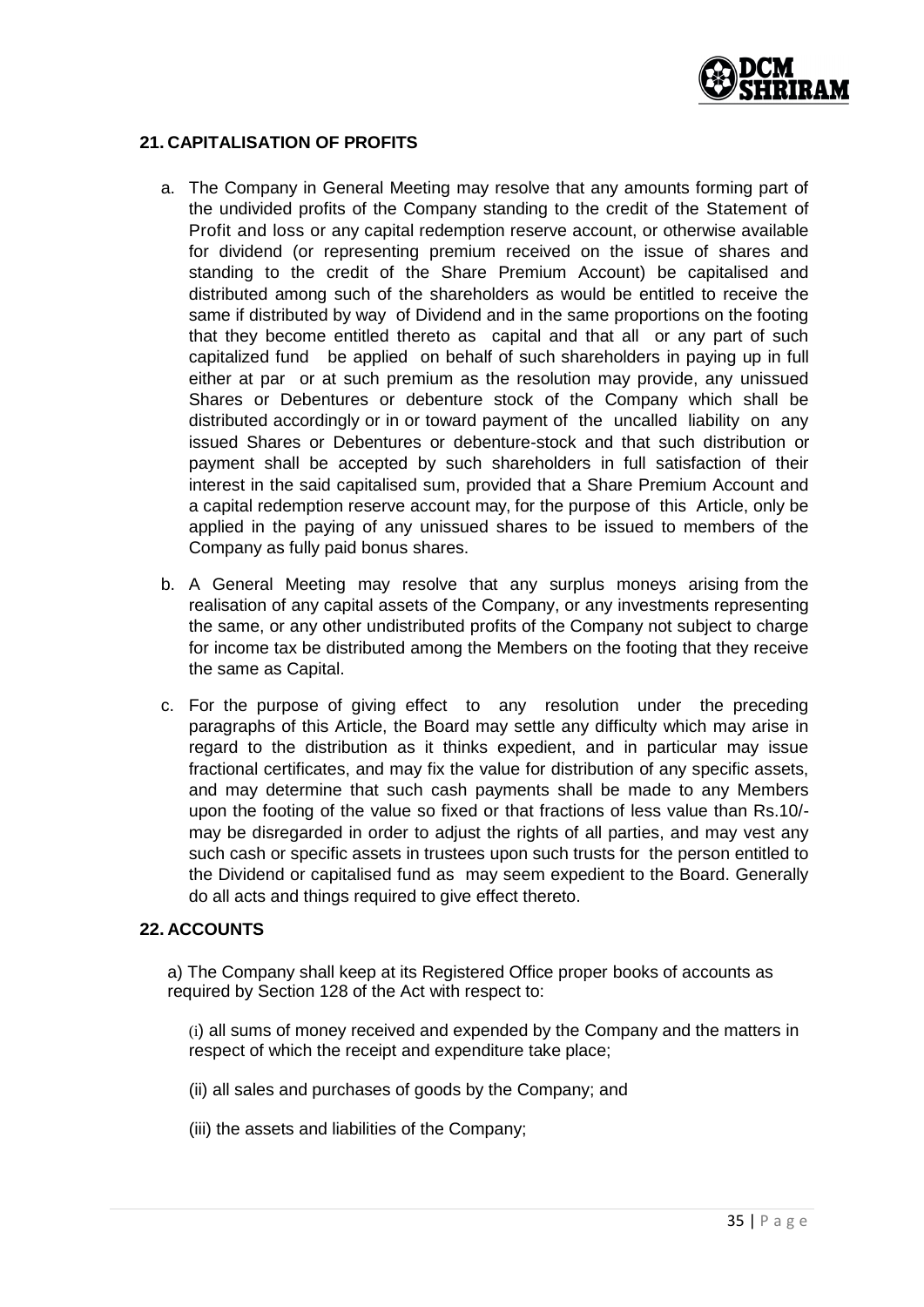

Provided that all or any of the books of account aforesaid may be kept at such other place in India as the Board of Directors may decide and when the Board of Directors so decide, the Company shall, within seven days of the decision file with the registrar a notice in writing giving the full address of that other place.

(b)The Board shall from time to time determine whether and to what extent and at what times and places and under what conditions or regulations, the accounts and books of the Company, or any of them, shall be open to the inspection of members not being directors.

# **23. INSPECTION REGISTERS**

### **Inspection of accounts or books by Members**

The Board shall from time to time determine whether and to what extent and at what times and places and under what conditions or regulations the accounts and books of the Company or any of them shall be open to the inspection of Members not being Directors, and no member (not being a Director) shall have any right of inspecting any accounts or books or document of the Company except as conferred by law or authorized by the Board.

# **24. NOTICES & DOCUMENTS**

All notices of and other communications relating to any General Meeting of Company or adjourned meeting as the case may be which any Member of Company or any other person is entitled to have sent to him shall also be forwarded to the Auditor/s of the Company, and where there are more than one auditor, each such Auditors shall be entitled to attend any General Meeting and to be heard at any general Meeting which he attends on any part of the business which concerns him as Auditor.

A notice may be served on the Company or an officer thereof by delivering it at its Registered Office or by sending it to the Company or officer of the company at its Office by registered post or other medium cable of being confirmed of its delivery

The term notice in these Articles shall include summons, notice, requisition, order or legal process and any document in relation to or in the course of winding up of the Company.

A notice may be served by the Company on any Member either personally or by sending it by post to him to his registered address, or if he has no registered address in India to the address, if any, within India supplied by him to the Company for giving of notice to him.

Notice of every General Meeting shall in addition to the Members and Auditors of the Company in accordance with the provisions of the Act be given to Directors of the Company.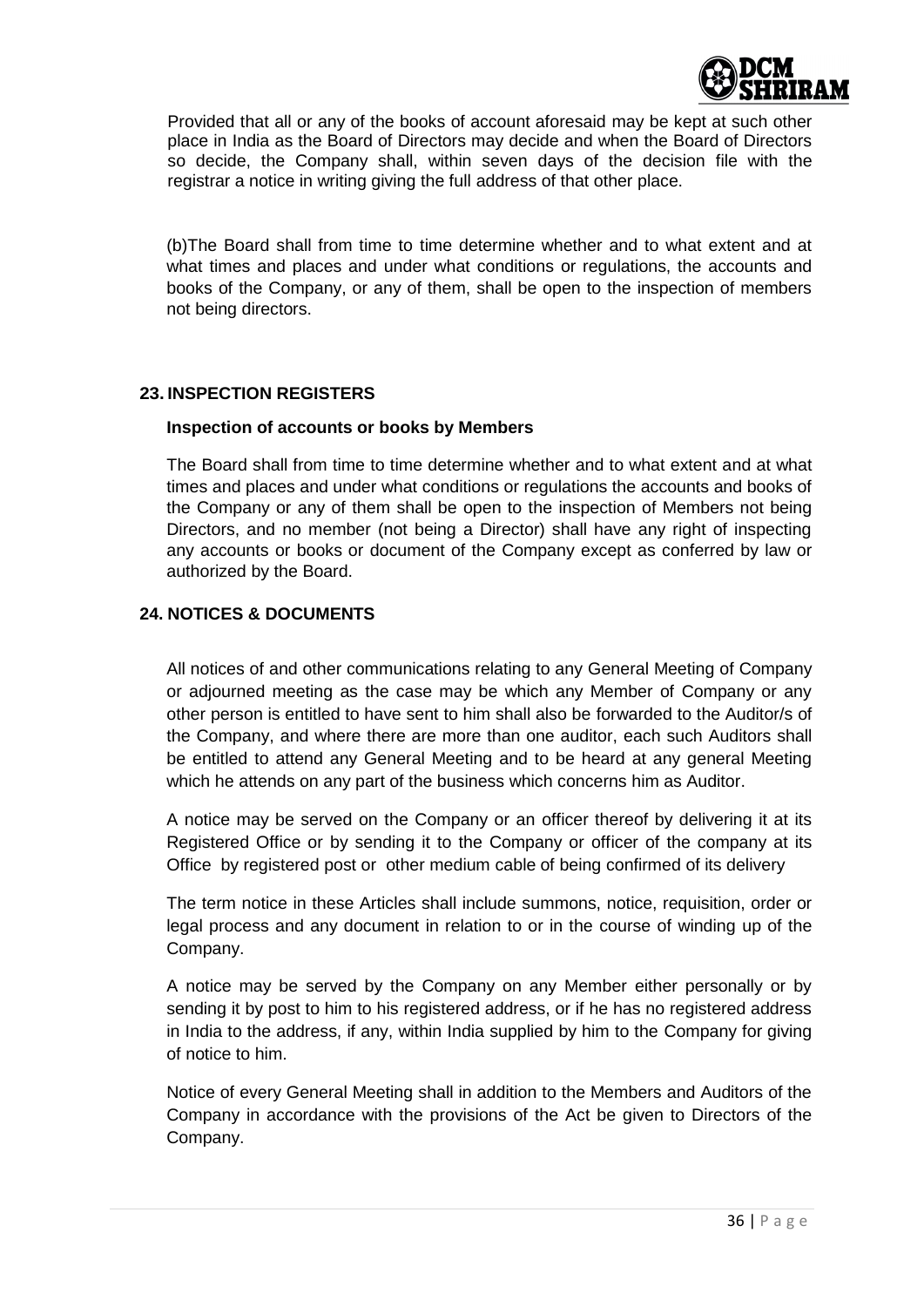

Any accidental omission to give notice to, or the non-receipt of notice by any Member or other person to whom it should be given shall not invalidate the proceedings at the meeting.

A document advertised in a newspaper circulating in the neighbourhood of the Registered Office of the Company shall be deemed to be fully served on the day on which the advertisement appears, on every Member of the Company who has no registered address in India and has not supplied to the Company an address within India for giving of notice to him.

Where a document is sent by post, service thereof shall be deemed to be effected by properly addressing, prepaying and posting a letter containing the document and to have been effected in the case of a notice of meeting at the expiration of 48 hours after the letter containing the same is posted and in any other case, the time at which the letter would be delivered in the ordinary course of post.

A document may be served by the Company to the persons entitled to a share in consequence of the death or insolvency of a Member by sending it through the post in a prepaid letter addressed to them by name, or by the title of representatives of the deceased, or assignees of the insolvent or by any like description, at the address, if any in India supplied for the purpose by the persons claiming to be so entitled, or until such an address has been so supplied, by serving the document in any manner in which the same might have been served if the death or insolvency had not occurred.

Any document or notice to be served or given by the company may be signed by a Director or secretary or some person duly authorised by the Board of Directors for such purposes and the signature thereto may be written, printed or lithographed or stamped.

Save as otherwise expressly provided in the Act, or in these Articles a document or proceeding requiring authentication by the Company may be signed by a director, Chief Executive Officer, the Secretary or a duly Authorised Officer of the Company and need not be under its Common Seal.

Every person who by operation of law, transfer or other means whatsoever, shall become entitled to any share shall be bound by every notice in respect of such share which previously to his name and address being entered on the Register has been duly given to the person from whom he derives his title to such share.

Subject to the provisions of Articles herein mentioned, any notice or document delivered or sent by post to or left at the registered address of any Member in pursuance of these Articles shall, notwithstanding such Member be then deceased and whether or not Company has notice of his demise, be deemed to have been duly served, in respect of any registered share, whether held solely or jointly with other persons by such Member, until some other person be registered in his stead as the holder or joint holder thereof, and such service shall for all purposes of these presents be deemed a sufficient service of such notice of document on his or her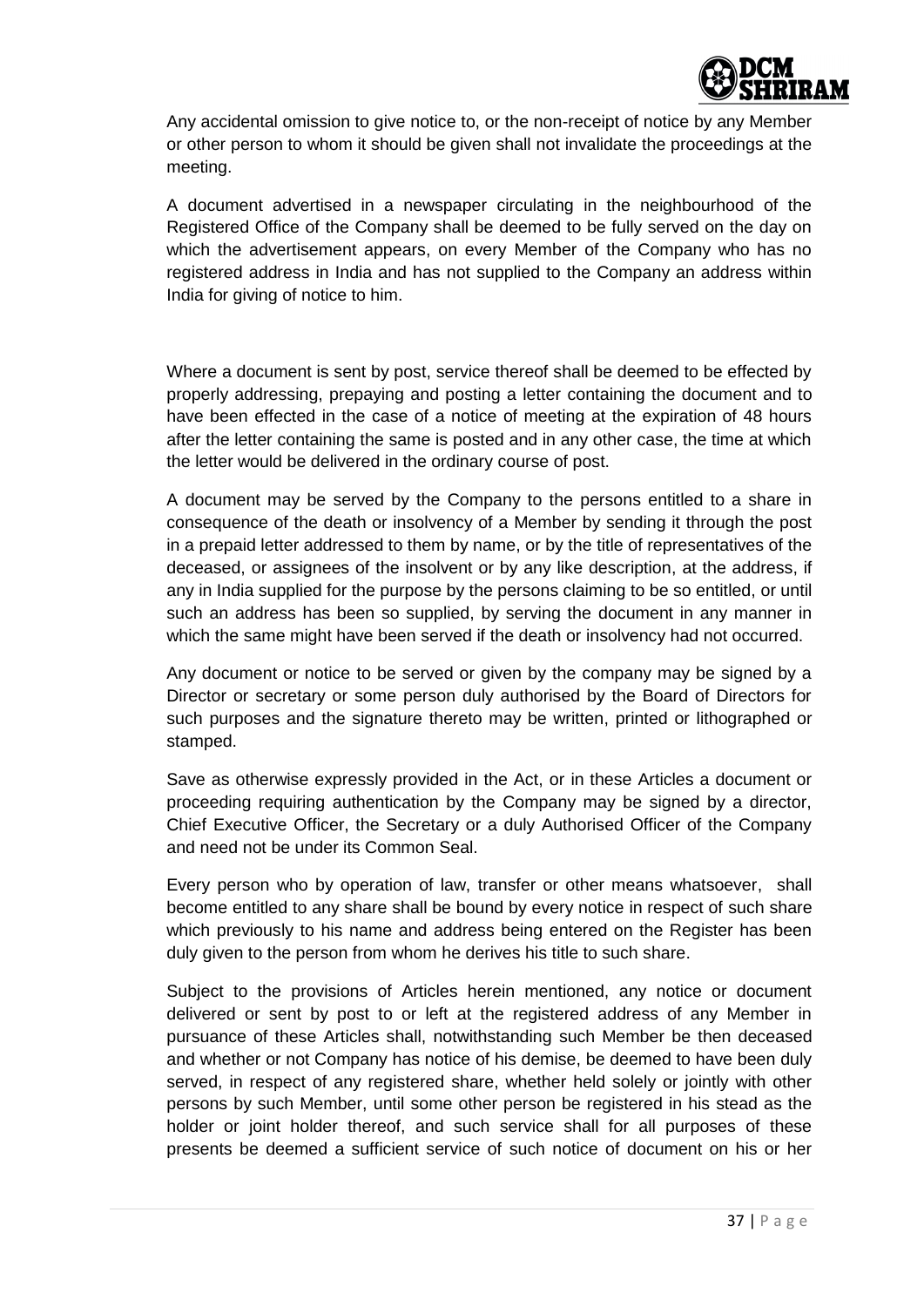

heirs, executors or administrators and, all persons, if any , jointly interested with him or her in any share.

Where under any provision of the Act, any person whether a Member of the Company or not, is entitled to inspect any register, return, certificates, deed, instrument or document required to be kept or maintained by the Company, the persons so entitled to inspection shall be permitted to inspect the same during the hours of 11 a.m. to 1 p.m. on such business days, as the Act requires them to be kept open for inspection subject to such Rules and Regulations as the Board may prescribe from time to time in this behalf.

# **25. WINDING UP**

# **Liquidator may divide assets in specie**

Subject to the applicable provisions of the Act and the Rules made thereunder:

- a. If the Company shall be wound up, the liquidator may, with the sanction of a special resolution of the Company and any other sanction required by the Act, divide amongst the members, in specie or kind, the whole or any part of the assets of the Company, whether they shall consist of property of the same kind or not.
- b. For the purpose aforesaid, the liquidator may set such value as he deems fair upon any property to be divided as aforesaid and may determine how such division shall be carried out as between the members or different classes of members.
- c. The liquidator may, with the like sanction, vest the whole or any part of such assets in trustees upon such trusts for the benefit of the contributories if he considers necessary, but so that no member shall be compelled to accept any shares or other securities whereon there is any liability.

# **26. SECRECY CLAUSE**

- a. Every Director, manager, auditor, treasurer, trustee, member of a committee, officer, servant, agent, accountant or other person employed inthe business of the Company shall, if so required by the Directors, before entering upon his duties, sign a declaration pledging himself to observe strict secrecy respecting all transactions and affairs of the Company with the customers and the state of the accounts with individuals and in matters relating thereto, and shall by such declaration pledge himself not to reveal any of the matters relating thereto, and shall by such declaration also pledge himself not to reveal any of the matters which may come to his knowledge in the course of discharge of his duties except when required so to do by the Directors or by law or by the person to whom such matters relate and except so far as may be necessary in order to comply with any of the provisions in these presents contained.
- b. No member shall be entitled to visit any works of the Company without the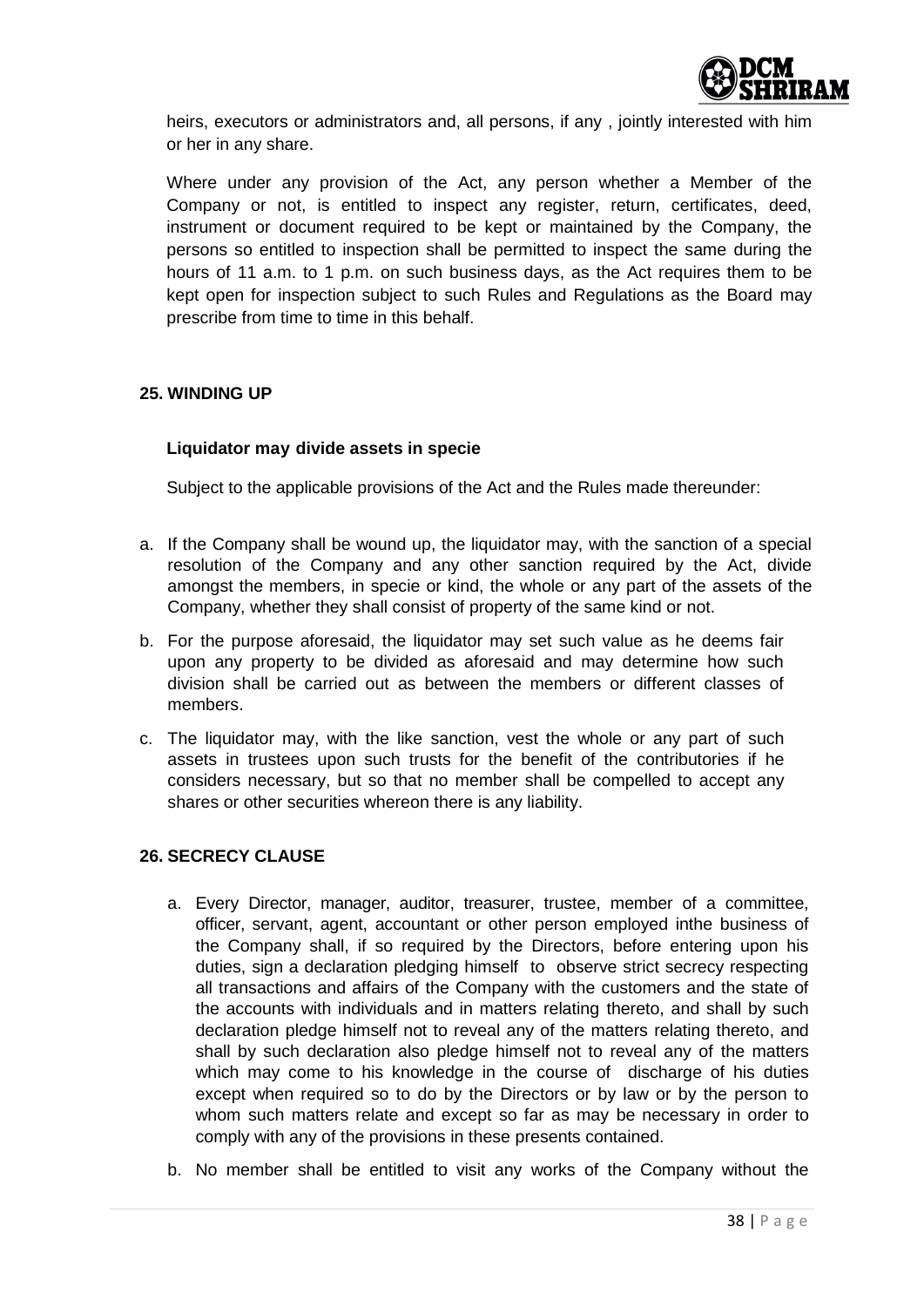

permission of the Directors or to require discovery of or any information respecting any details of the Company"s trading, or any matter which is or may be in the nature of trade secret, mystery of trade, secret process or any other matter which may relate to the conduct of the business of the Company, and which in the opinion of the Directors it would be inexpedient in the interest of the Company to disclose.

# **27. INDEMNITY AND RESPONSIBILITY**

# **1. Directors and others right of indemnity**

- a. Subject to the provisions of the Act, every Director, Managing Director, Whole- Time Director, Manager, Chief Financial Officer, Company Secretary and any other officer of the Company shall be indemnified by the Company out of the funds of the Company, to pay all costs, losses and expenses (including travelling expense) which such director, manager, chief financial officer, company secretary and any other officer may incur or become liable for by reason of any contract entered into or act or deed done by him in his capacity as such Director, Manager, Chief Financial Officer, Company Secretary or officer or in any way in the discharge of his duties in such capacity .
- b. Every officer or agent for the time being of the Company shall be indemnified out of the assets of the Company against all liability incurred by him in defending any proceedings, whether civil or criminal, in which judgment is given in his favour or in which he is acquitted or discharged or in connection with any application under applicable provisions of the Act in which relief is granted to him by the Court.

# **2. Insurance**

The Company may take and maintain any insurance as the Board may think fit on behalf of its present and/or former directors, employees and key managerial personnel for indemnifying all or any of them against any liability for any acts in relation to the Company for which they may be liable but have acted honestly and reasonably.

# **3. Directors and other officers not responsible for acts of others**

Subject to the provisions of the Act, no Director, Managing Director or other officer of the Company shall be liable for the acts, receipts, neglects or defaults of any other Directors or Officer, or for joining in any receipt or other act for conformity, or for any loss or expense happening to the Company through insufficiency or deficiency of title to any property acquired by order of the Directors for or on behalf of the Company or for the insufficiency or deficiency of any security in or upon which any of the moneys of the Company shall be invested, or for any loss or damage arising from the bankruptcy, insolvency or tortuous act of any person, company or corporation, with whom any moneys, securities or effects shall be entrusted or deposited, or for any loss occasioned by any error of judgment or oversight on his part, or for any other loss or damage or misfortune whatever which shall happen in the execution of the duties of his